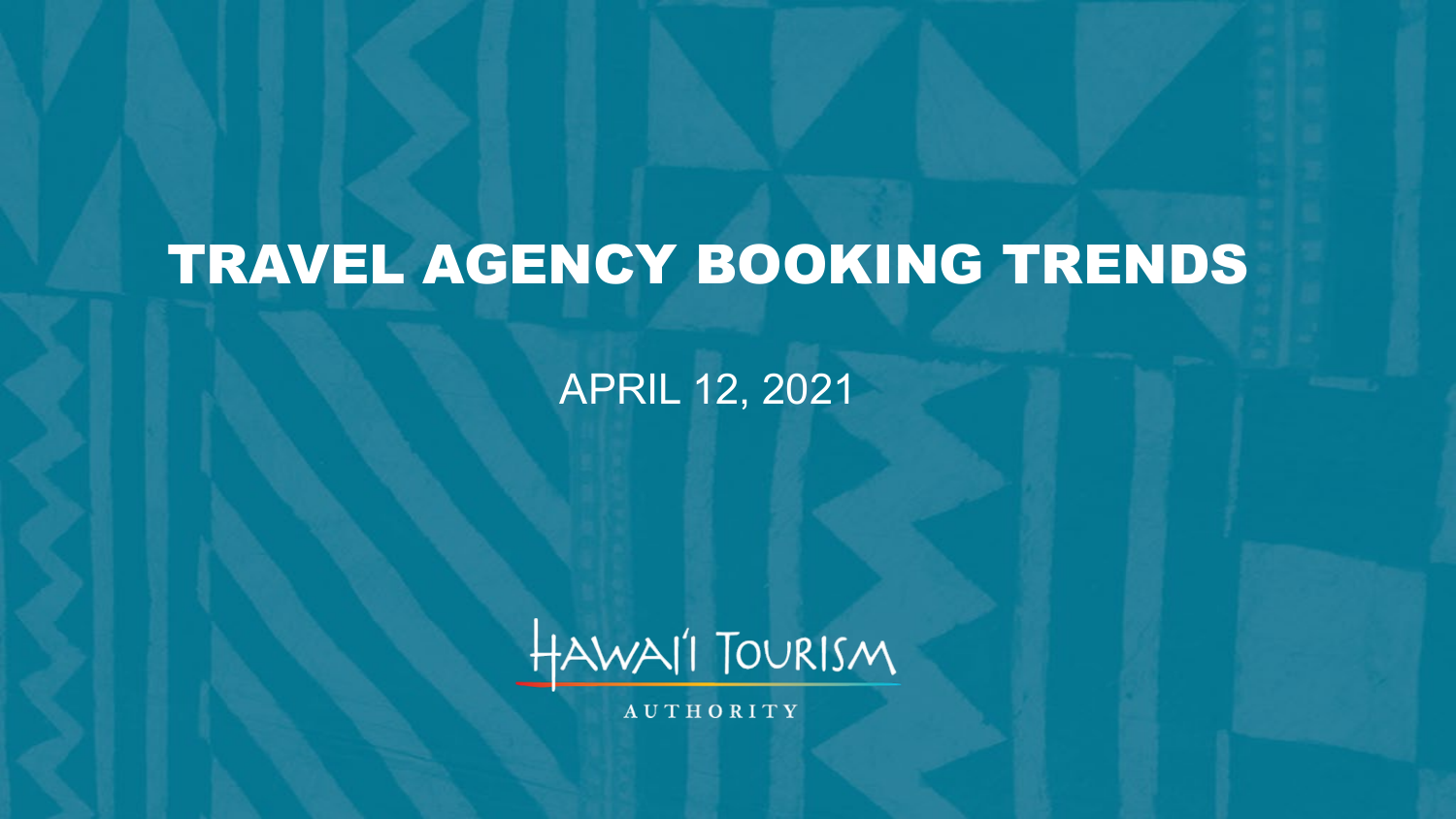## Global Agency Pro

- HTA subscribes to Global Agency Pro, an online travel distribution system consisting of Travel Agency data.
- Global Agency Pro provides access to over 90% of the world's Travel Agency airline transactions.
- The database consists of five years of historical ticketing data and one year of advance purchase data.
- The information is updated daily with a recency of two days prior to current date.

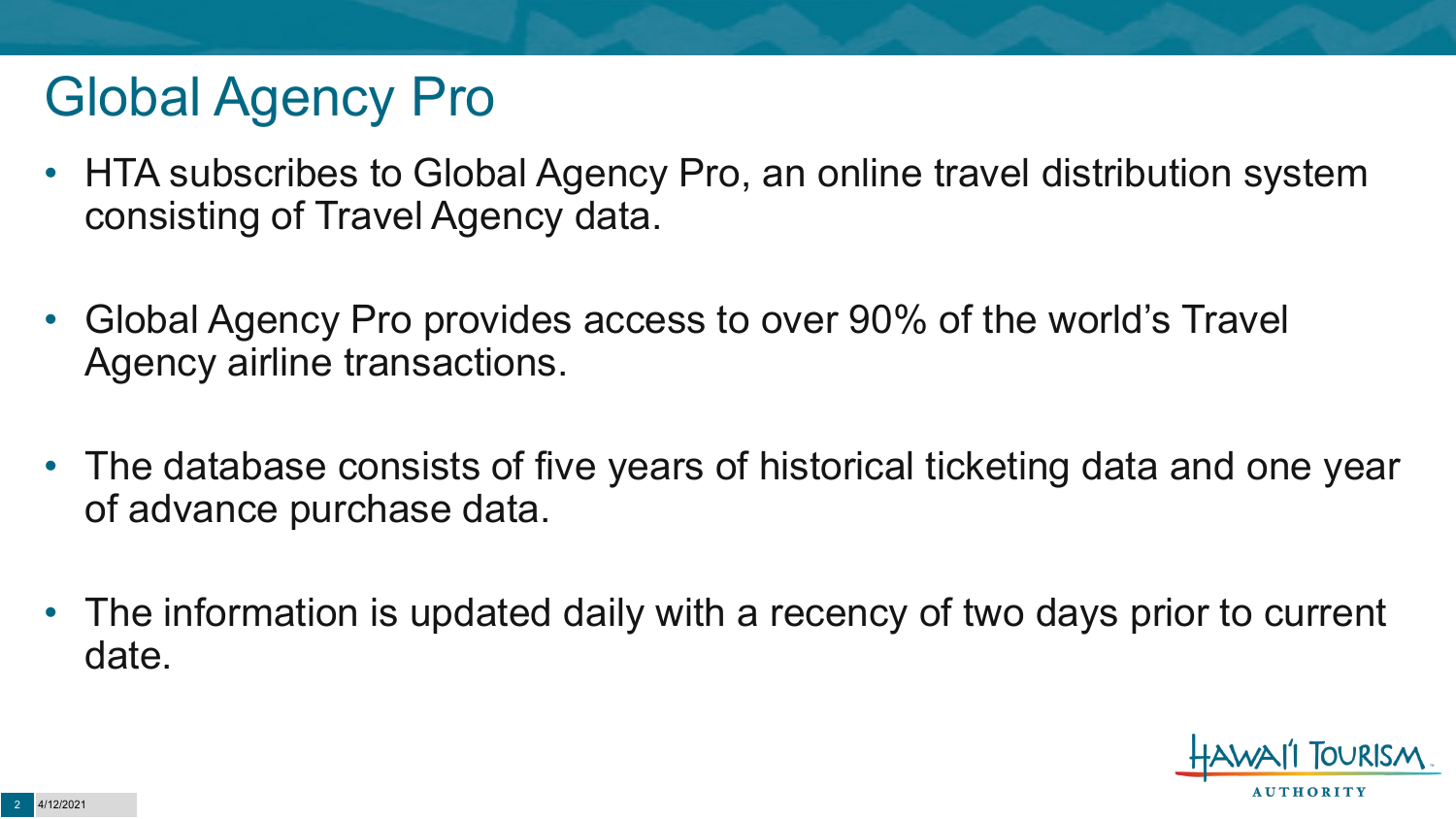# Global Agency Pro Index

#### • Bookings

– Net sum of the number of visitors (i.e., excluding Hawai'i residents and inter-island travelers) from Sales transactions counted, including Exchanges and Refunds.

#### • Booking Date

– The date on which the ticket was purchased by the passenger. Also known as the Sales Date.

#### • Travel Date

– The date on which travel is expected to take place.

#### • Point of Origin Country

– The country which contains the airport at which the ticket started.

#### • Travel Agency

– Travel Agency associated with the ticket is doing business (DBA).

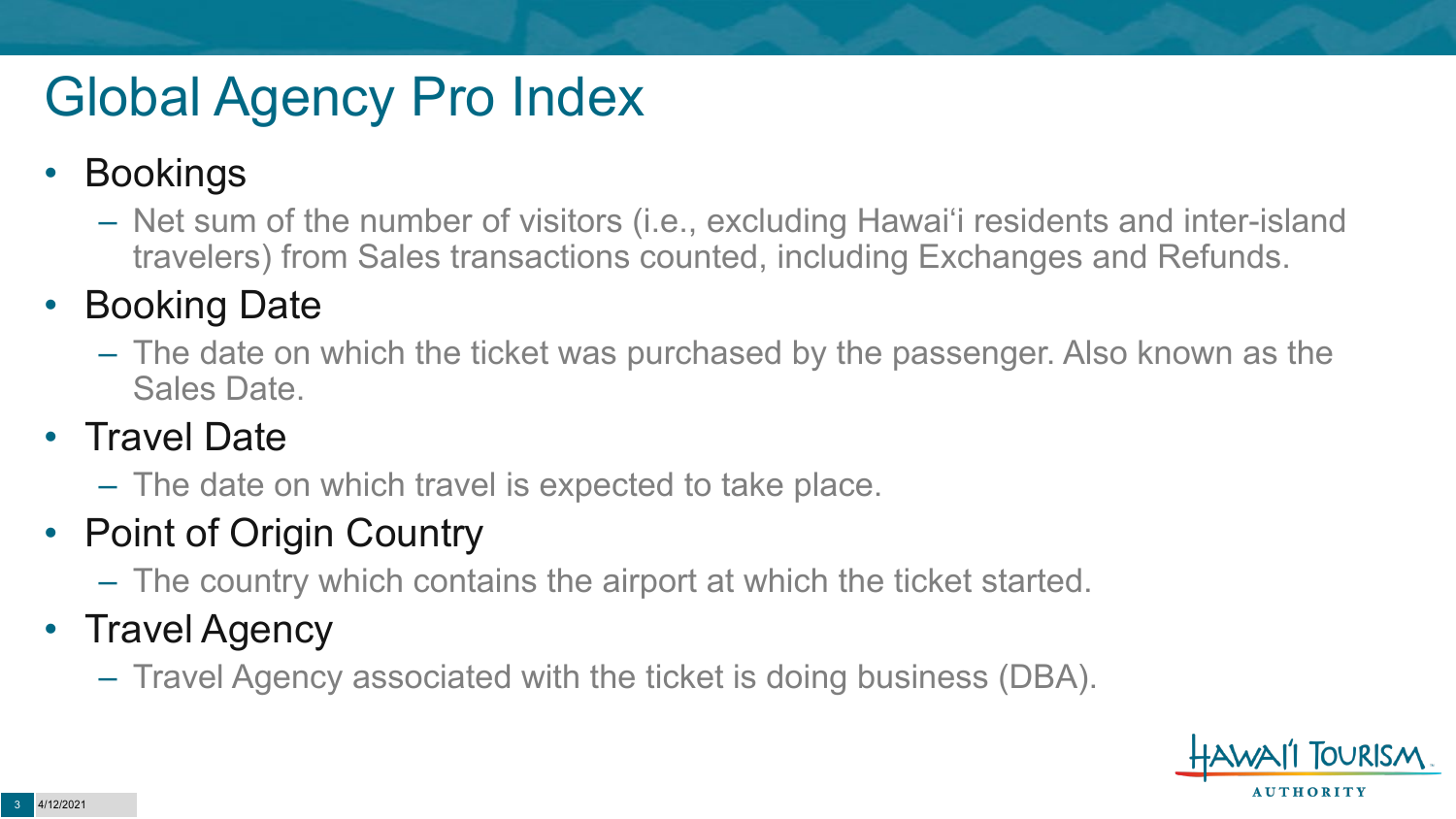US

#### Travel Agency Booking Pace for Future Arrivals, by Month

#### Travel Agency Booking Pace for Future Arrivals, by Quarter





Source: Global Agency Pro as of 04/10/21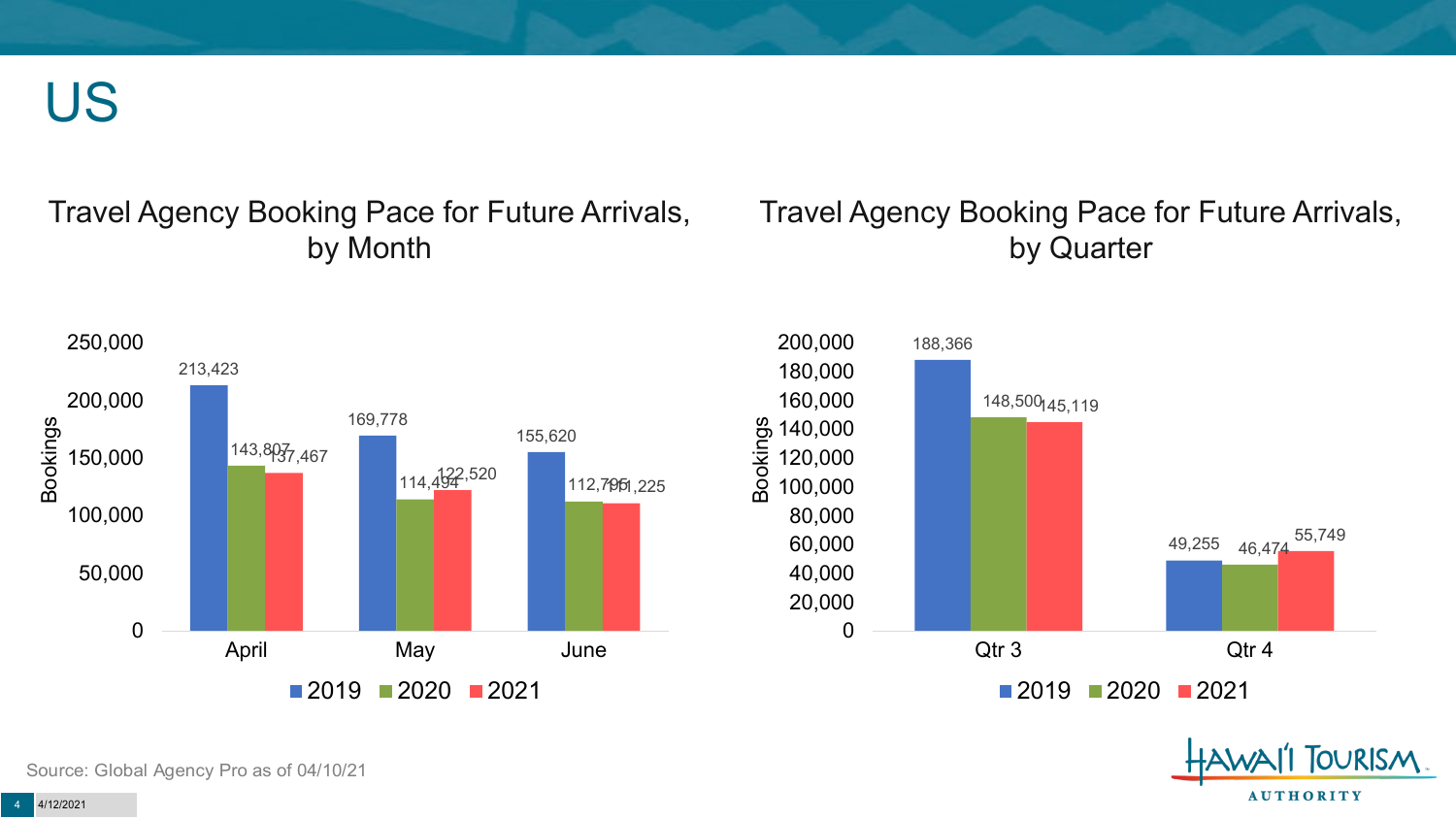

#### Travel Agency Booking Pace for Future Arrivals, by Month

#### Travel Agency Booking Pace for Future Arrivals, by Quarter







Source: Global Agency Pro as of 04/10/21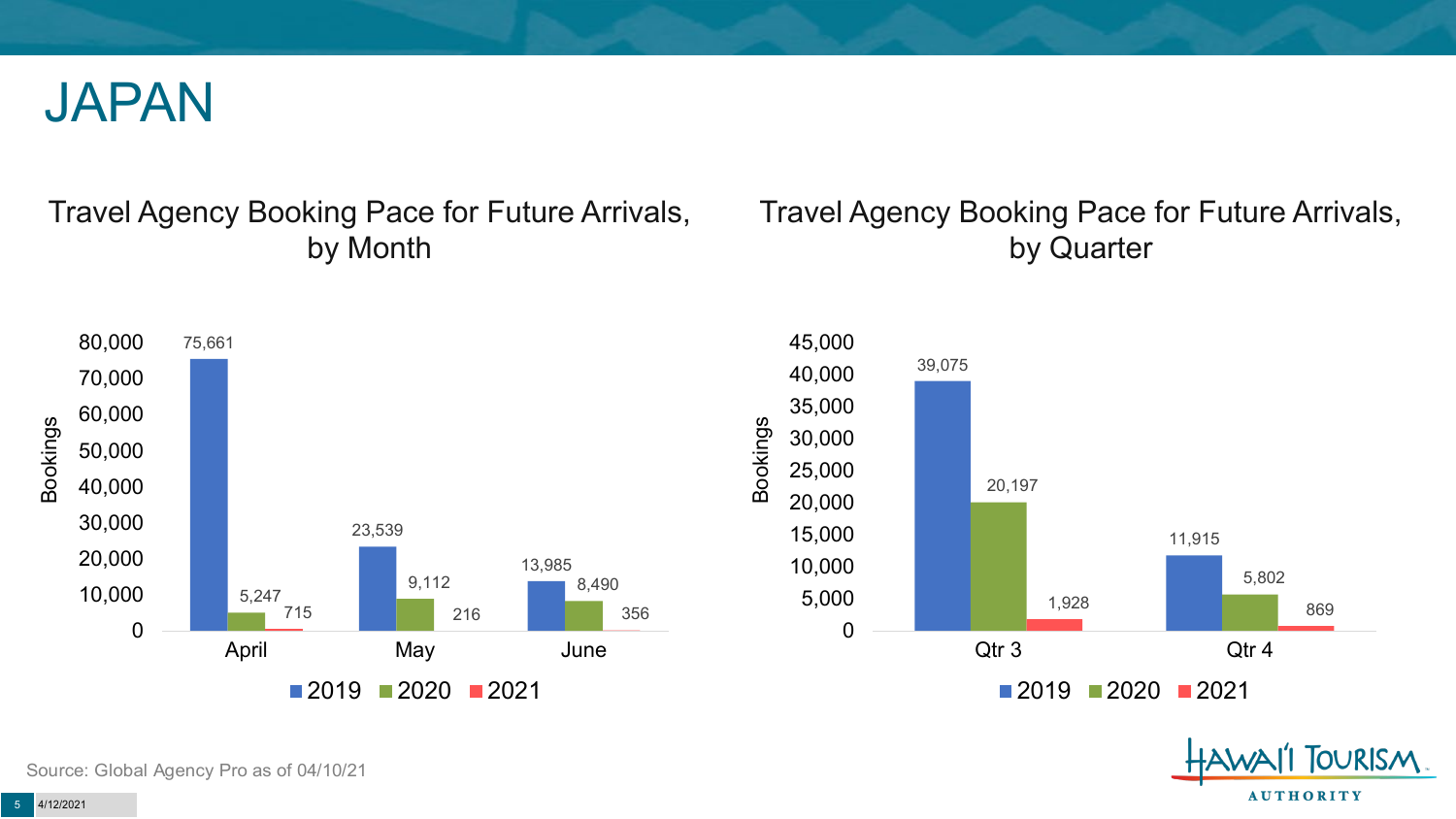#### CANADA

#### Travel Agency Booking Pace for Future Arrivals, by Month

#### Travel Agency Booking Pace for Future Arrivals, by Quarter







Source: Global Agency Pro as of 04/10/21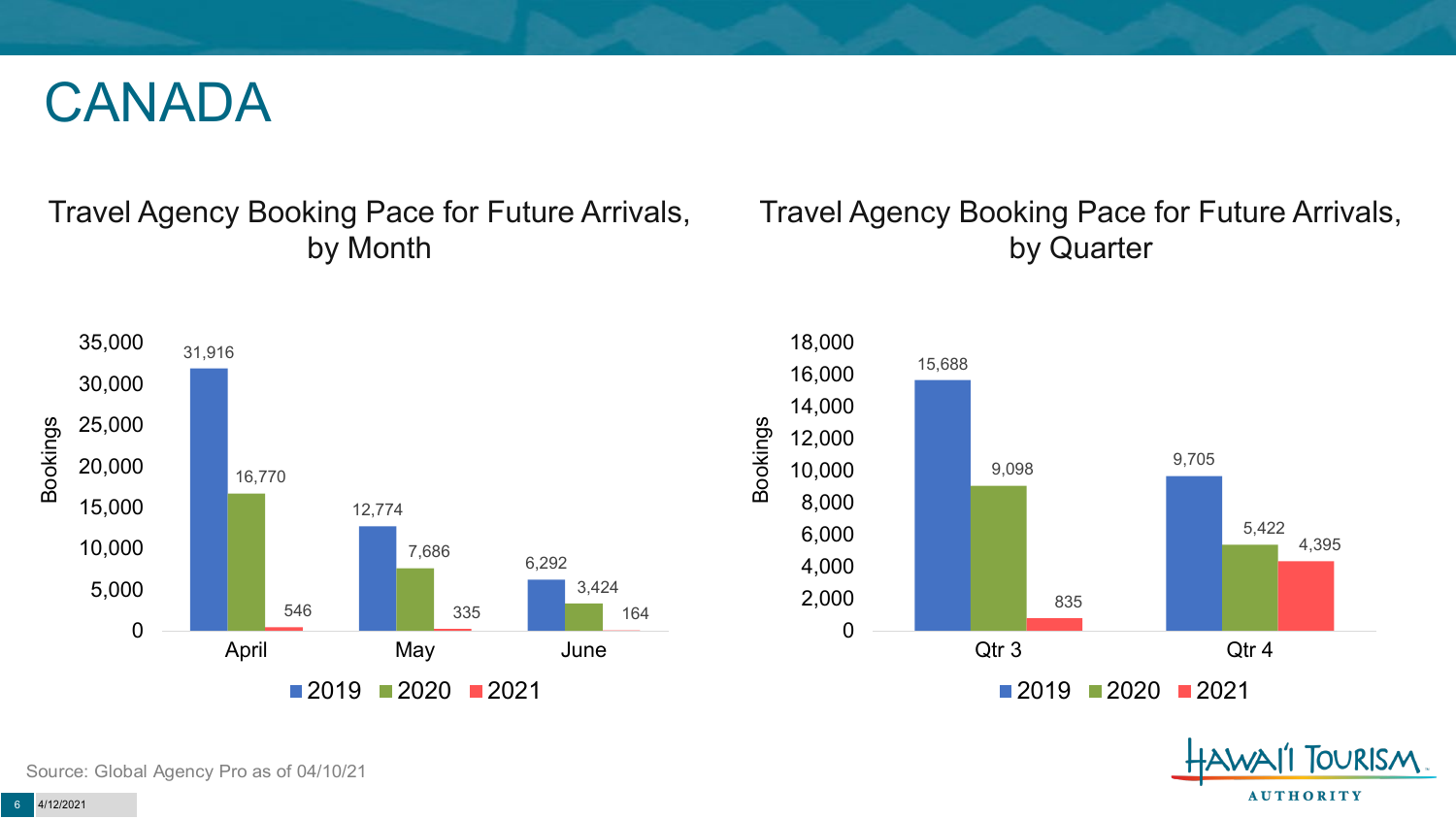#### KOREA

#### Travel Agency Booking Pace for Future Arrivals, by Month

#### 9,949 7,937 6,717 3,496 2,614 2,327 256 **68 68 66** 66 0 2,000 4,000 6,000 8,000 10,000 12,000 April May June Bookings  $2019$  2020 2021

#### Travel Agency Booking Pace for Future Arrivals, by Quarter





Source: Global Agency Pro as of 04/10/21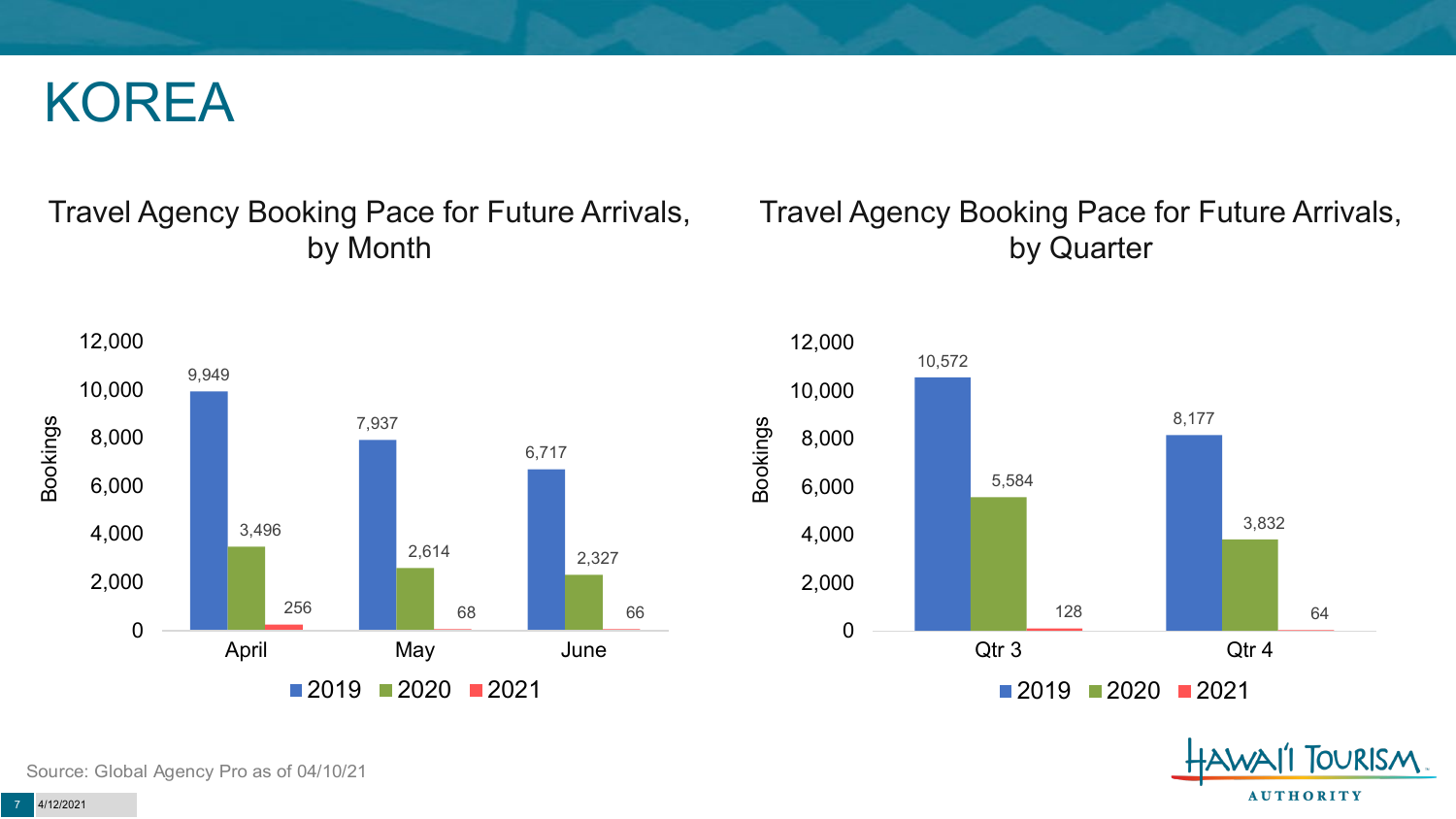#### AUSTRALIA

Travel Agency Booking Pace for Future Arrivals, by Month

#### Travel Agency Booking Pace for Future Arrivals, by Quarter







Source: Global Agency Pro as of 04/10/21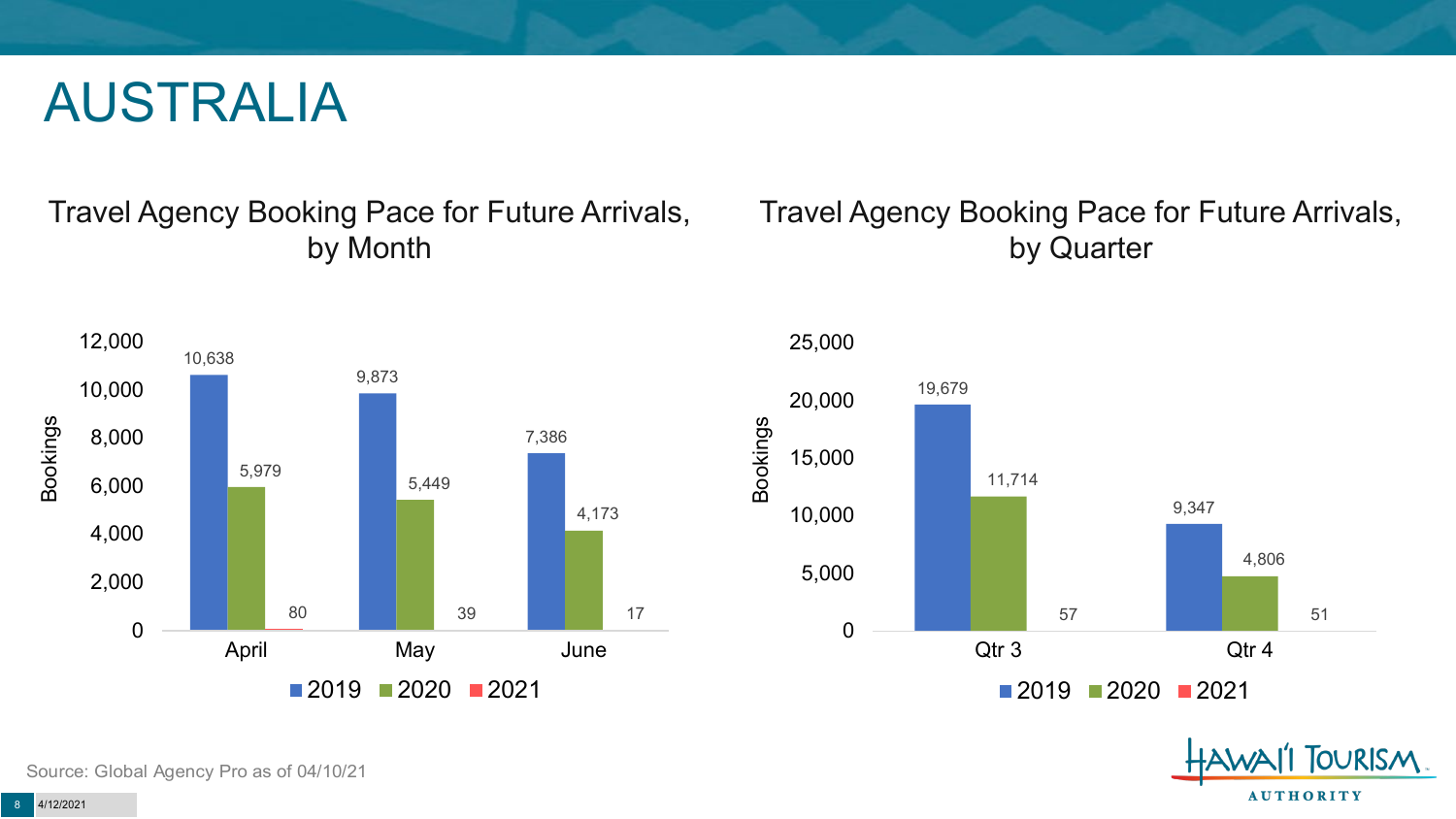# O'ahu by Month 2021





Travel Agency Booking Pace for Future Arrivals Canada



Travel Agency Booking Pace for Future Arrivals Korea



**OURISM AUTHORITY** 

Source: Global Agency Pro as of 04/10/21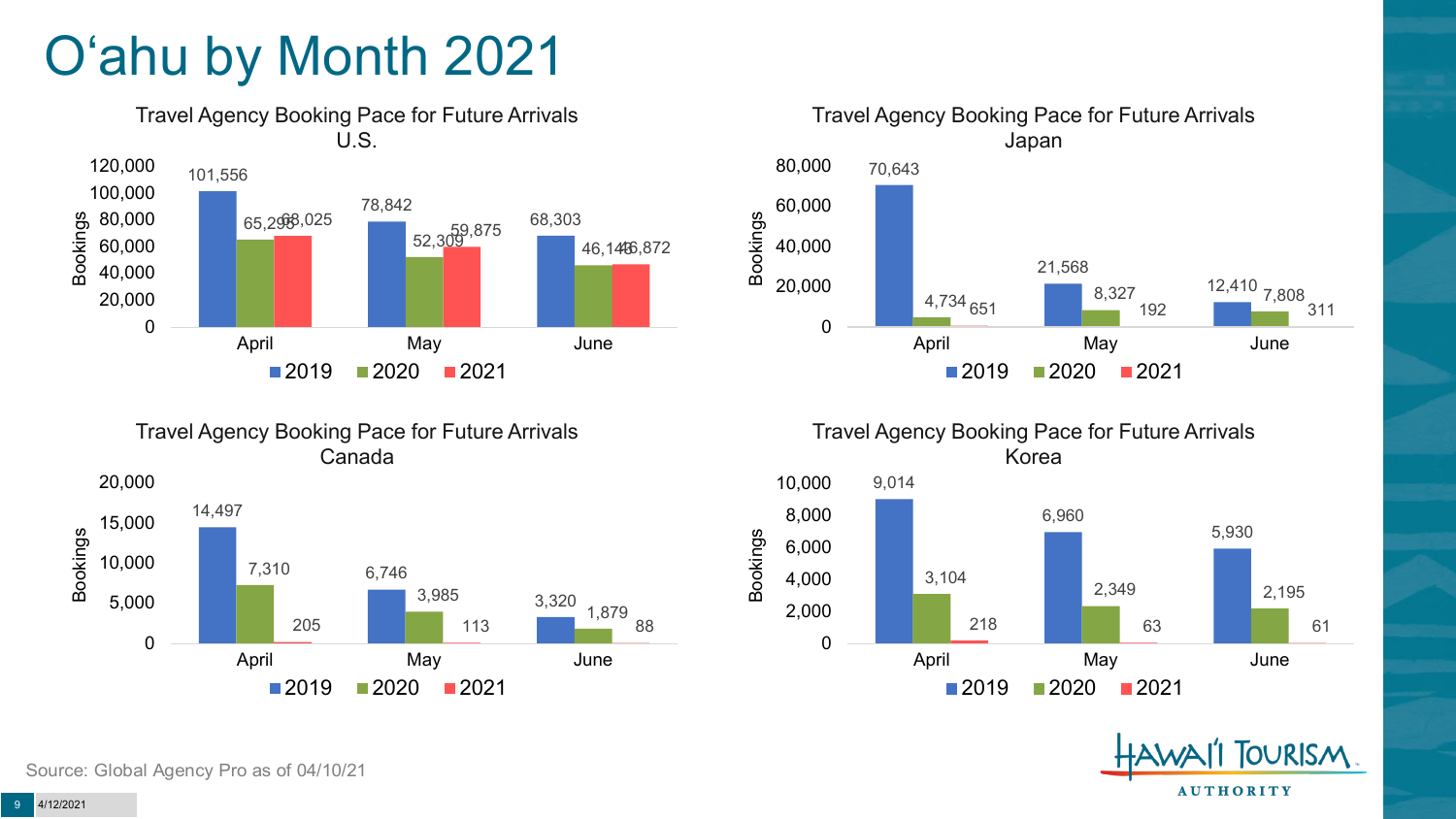# O'ahu by Month 2021 (cont.)





Source: Global Agency Pro as of 04/10/21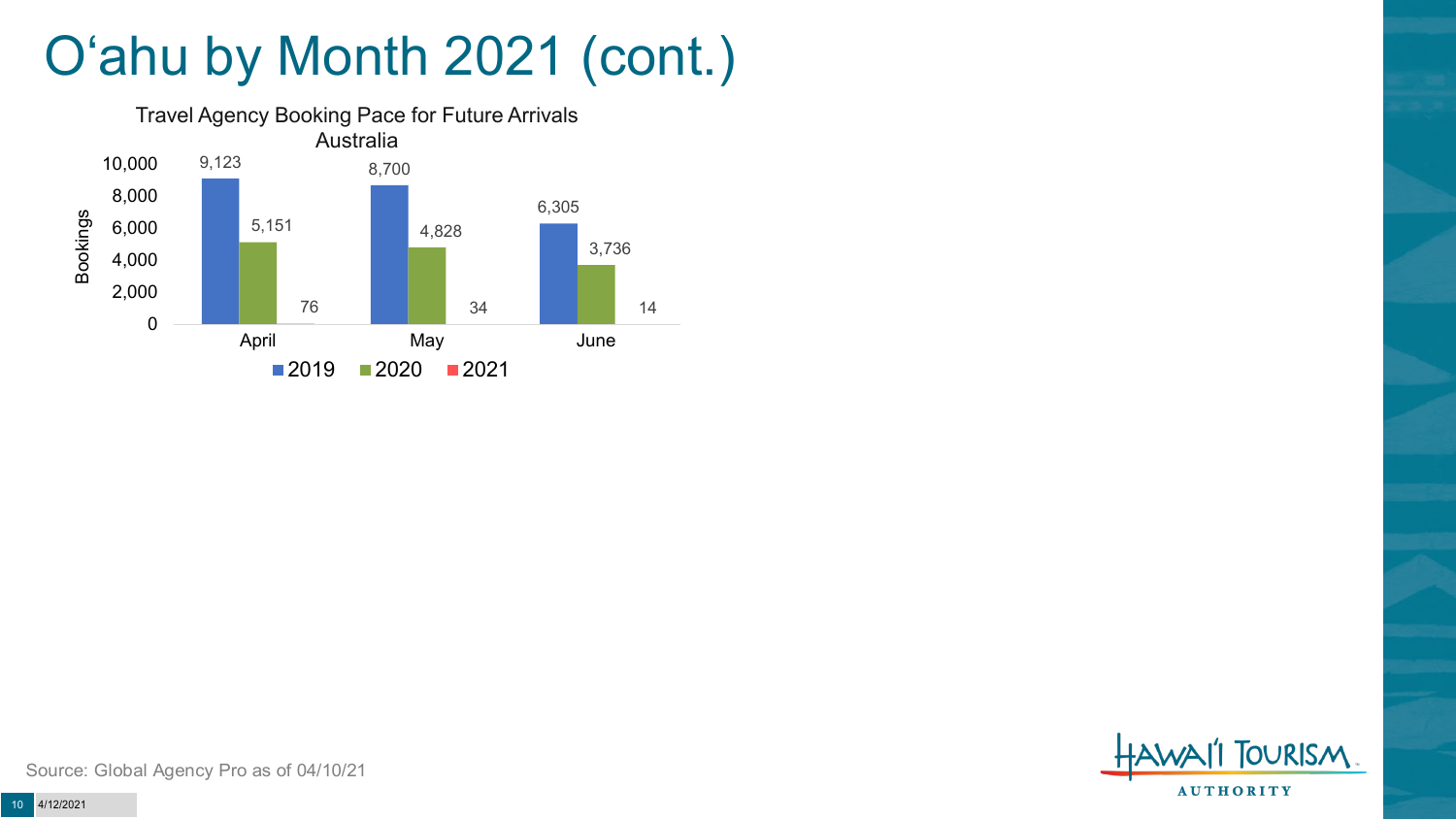### O'ahu by Quarter 2021











Source: Global Agency Pro as of 04/10/21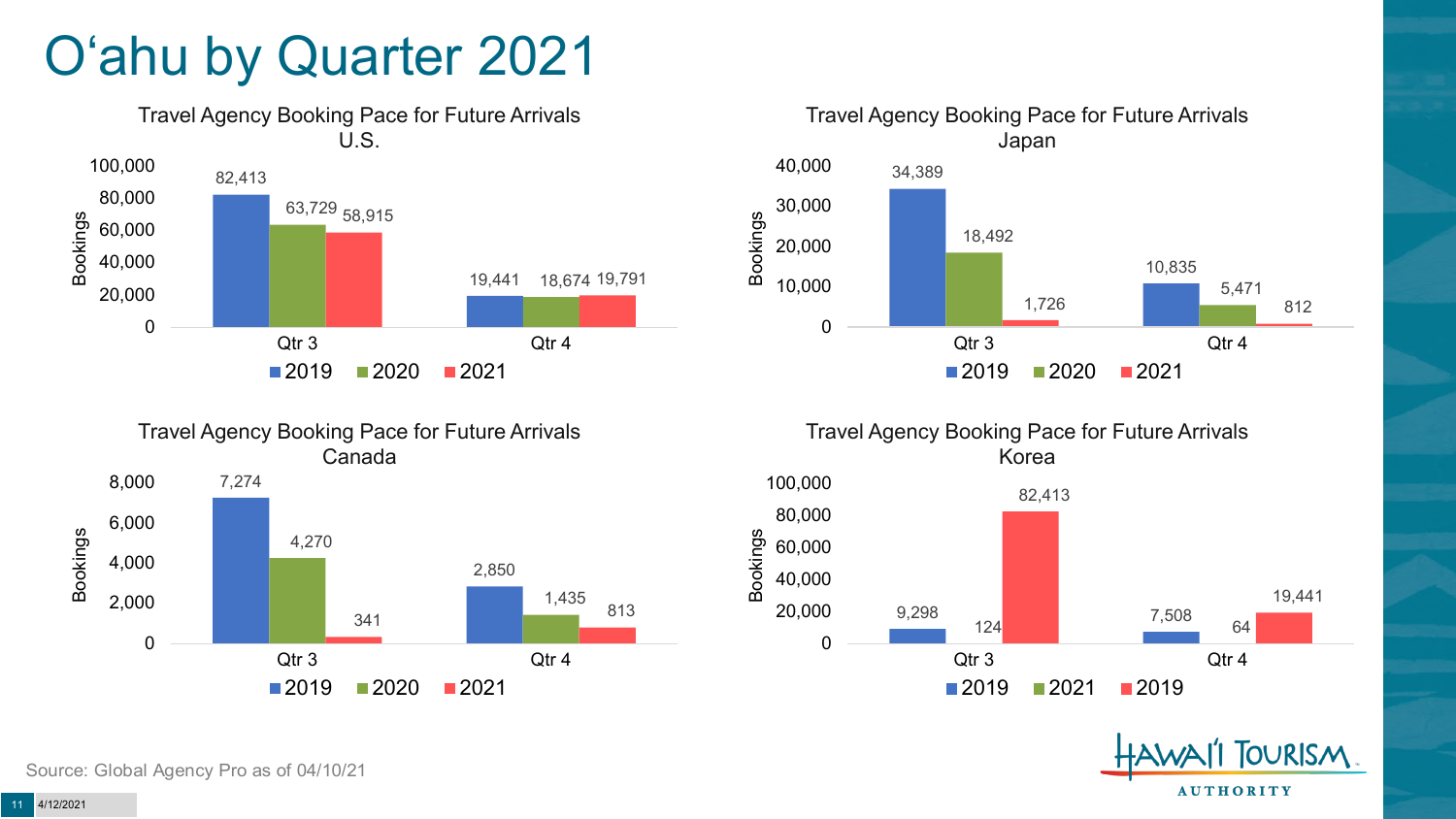### O'ahu by Quarter 2021 (cont.)





Source: Global Agency Pro as of 04/10/21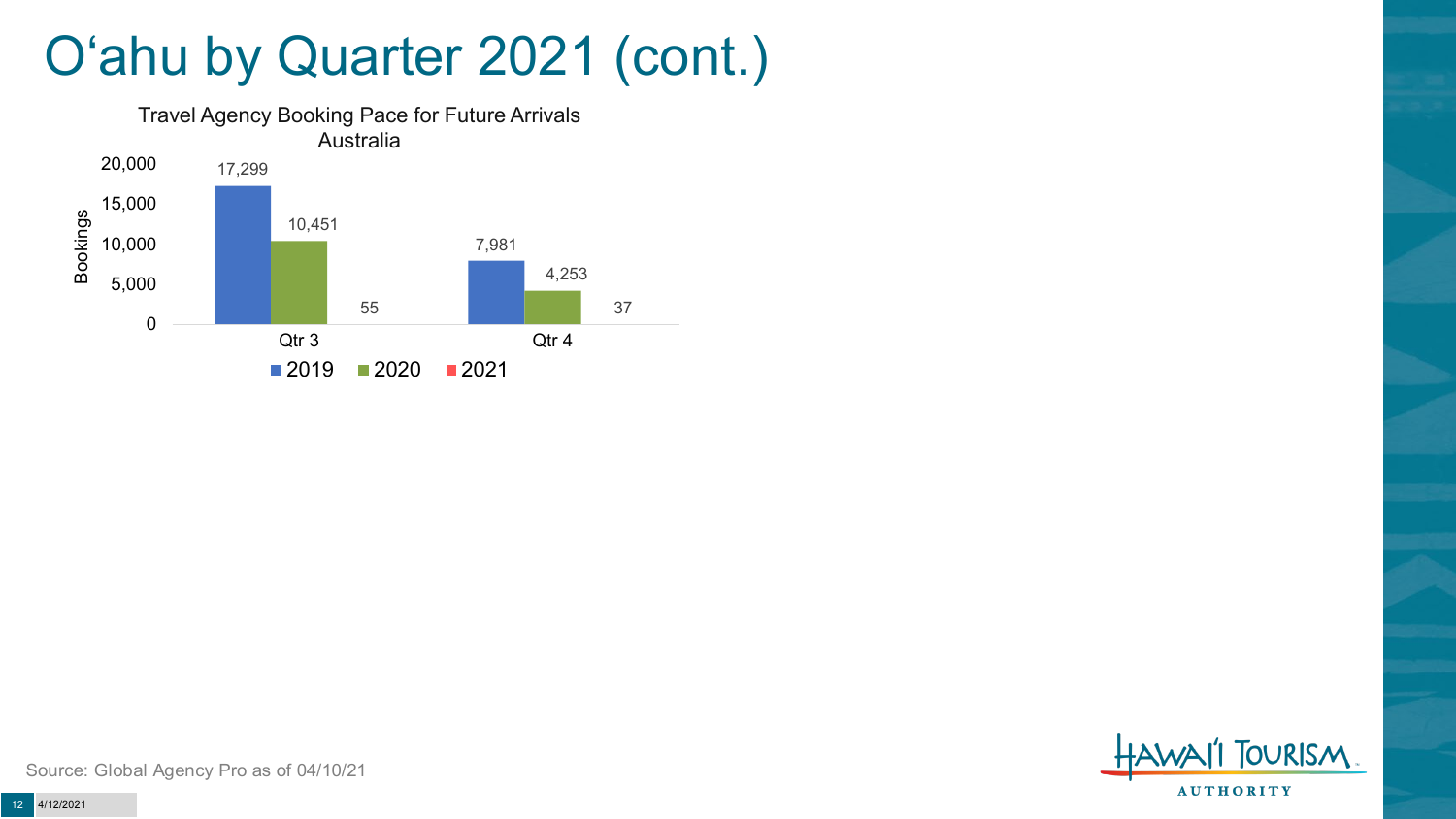### Maui by Month 2021











Source: Global Agency Pro as of 04/10/21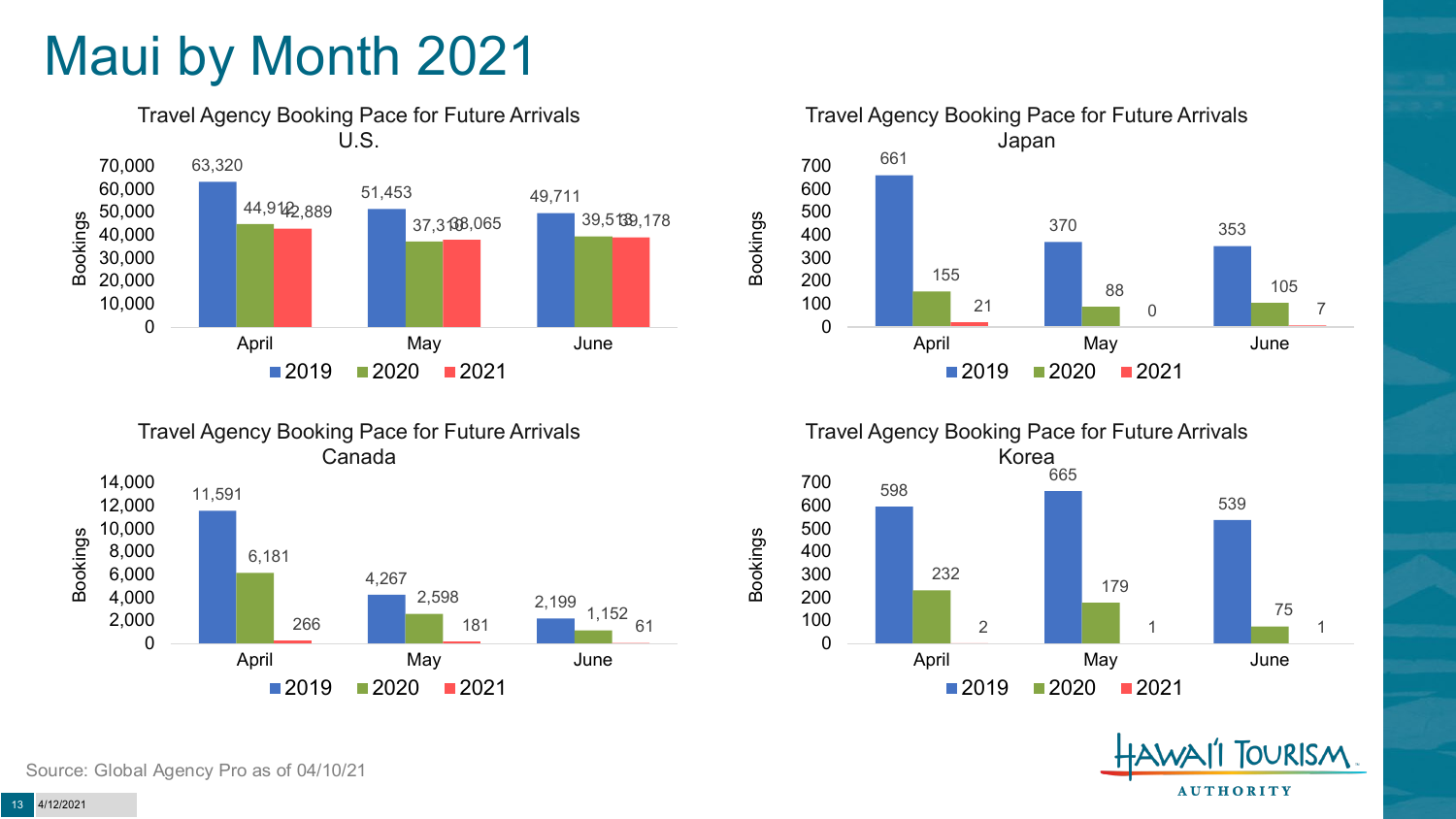# Maui by Month 2021 (cont.)





Source: Global Agency Pro as of 04/10/21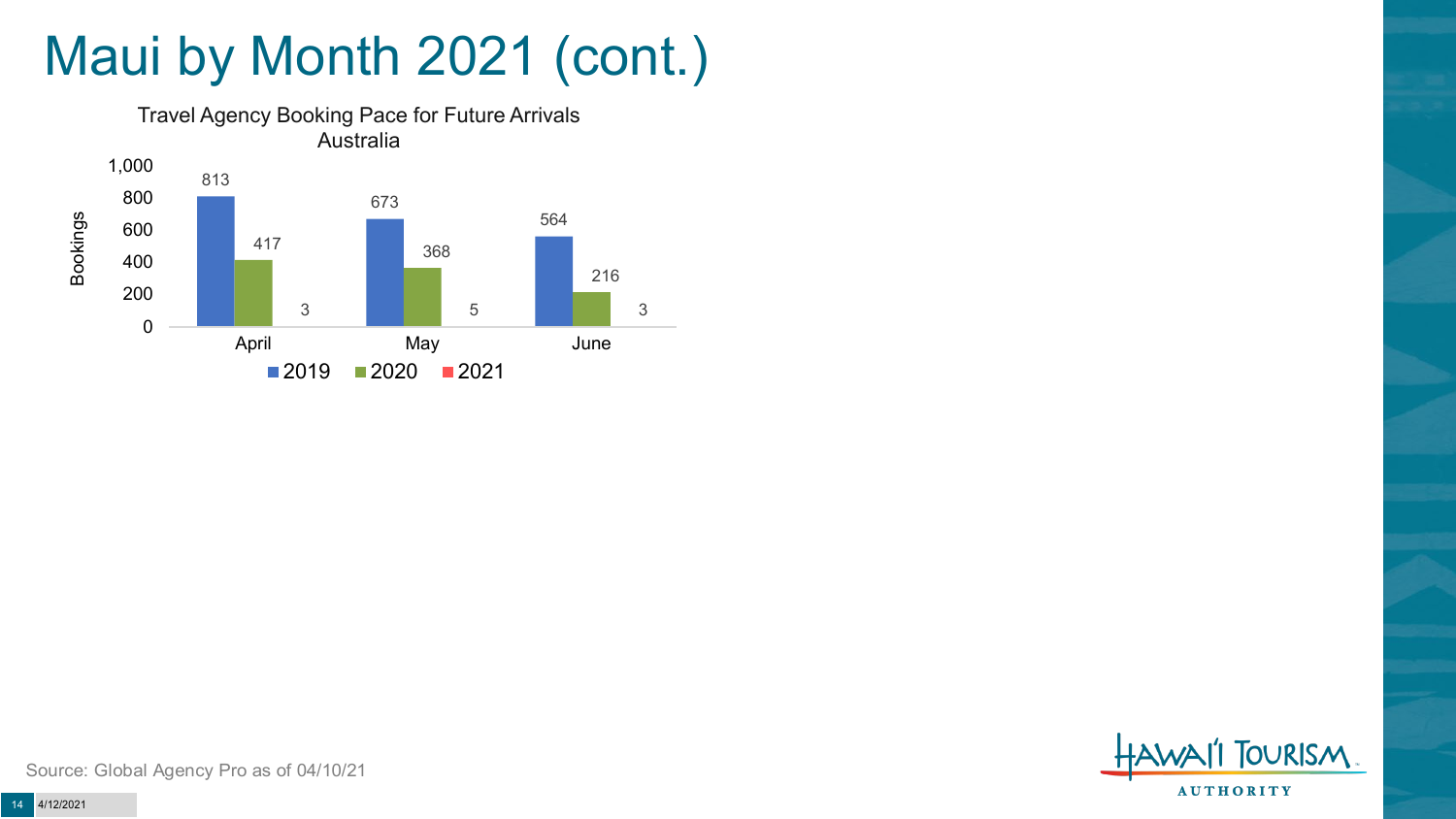#### Maui by Quarter 2021











Source: Global Agency Pro as of 04/10/21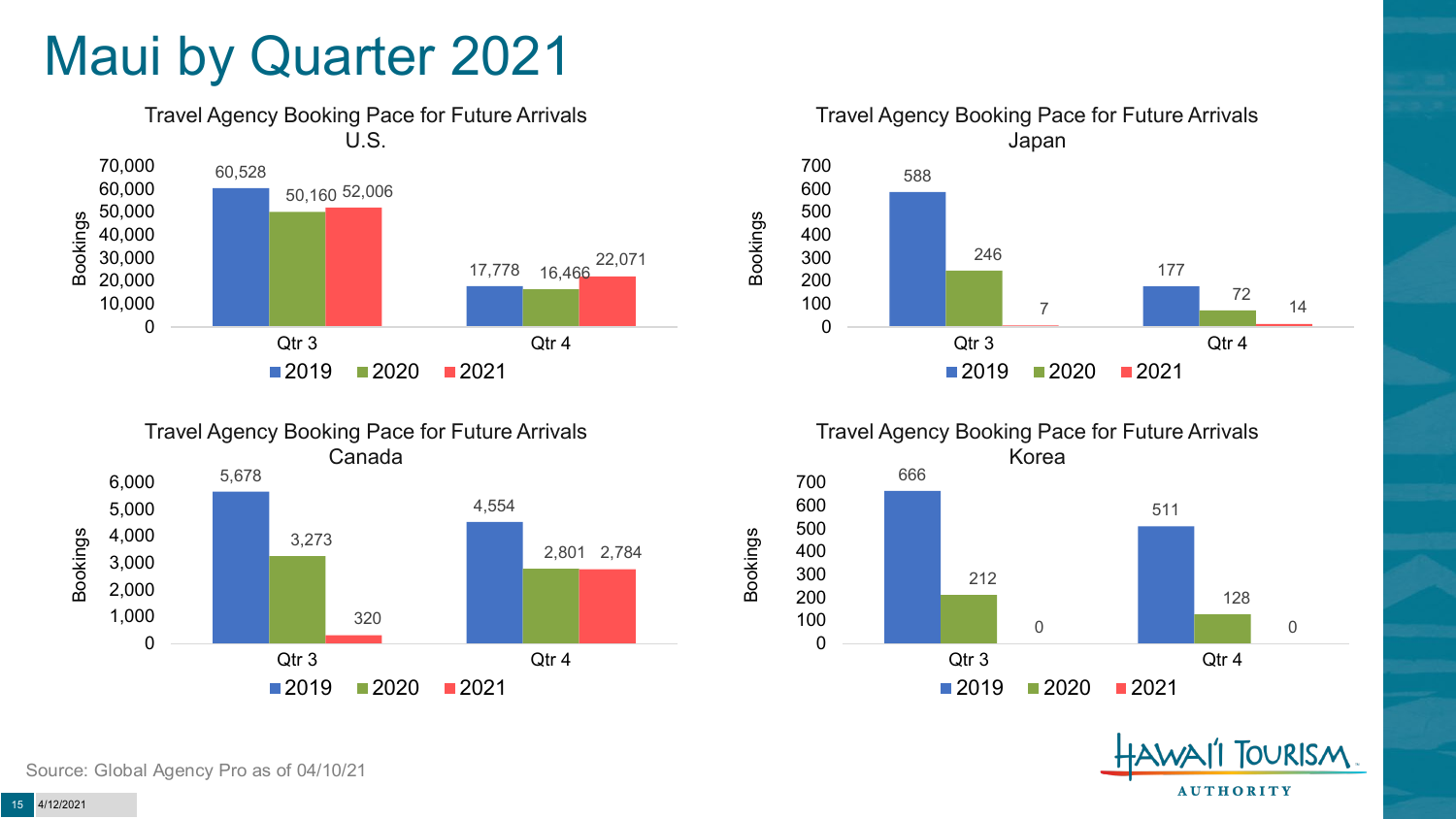### Maui by Quarter 2021 (cont.)





Source: Global Agency Pro as of 04/10/21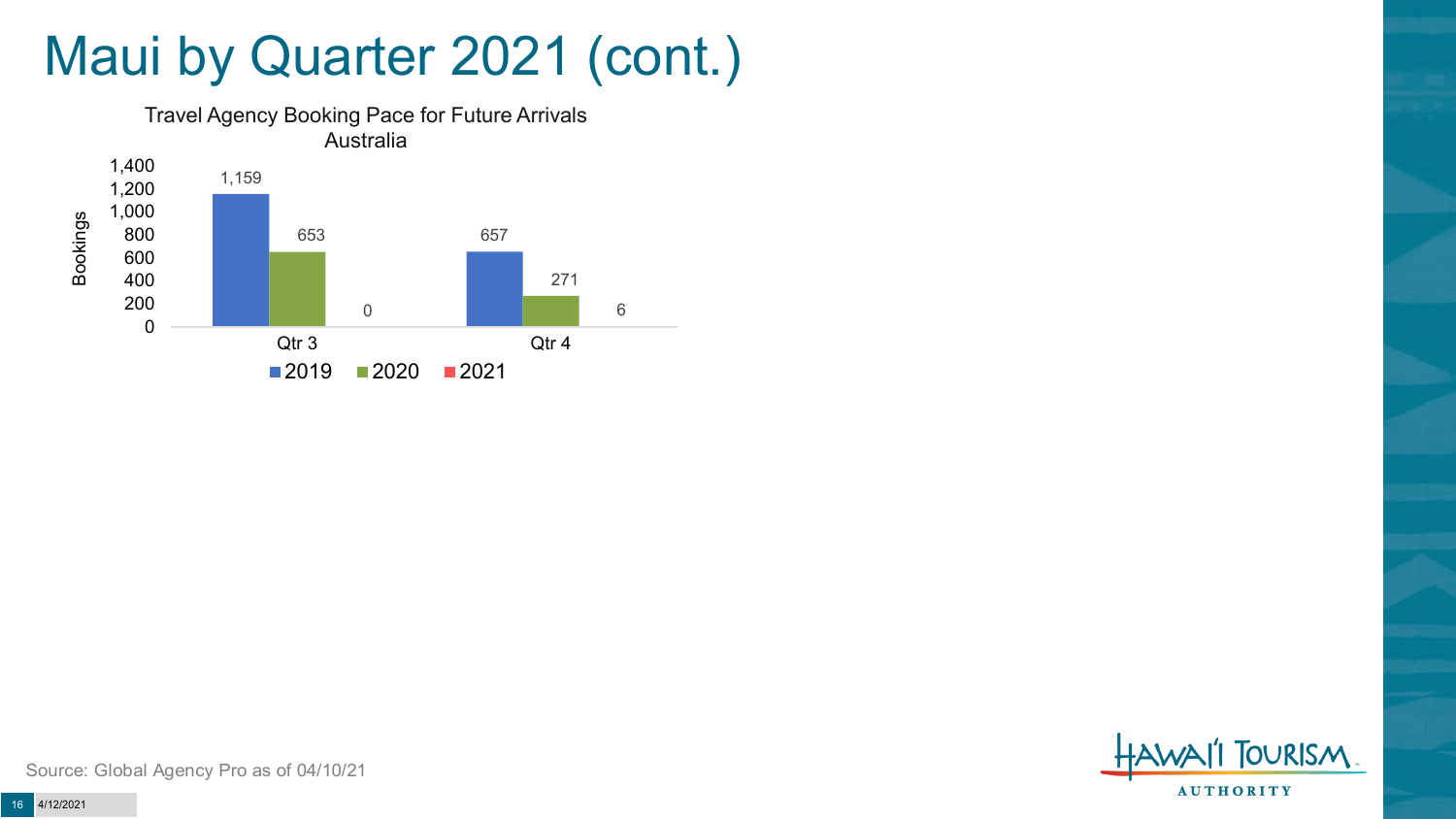# Moloka'i by Month 2021









Bookings





Source: Global Agency Pro as of 04/10/21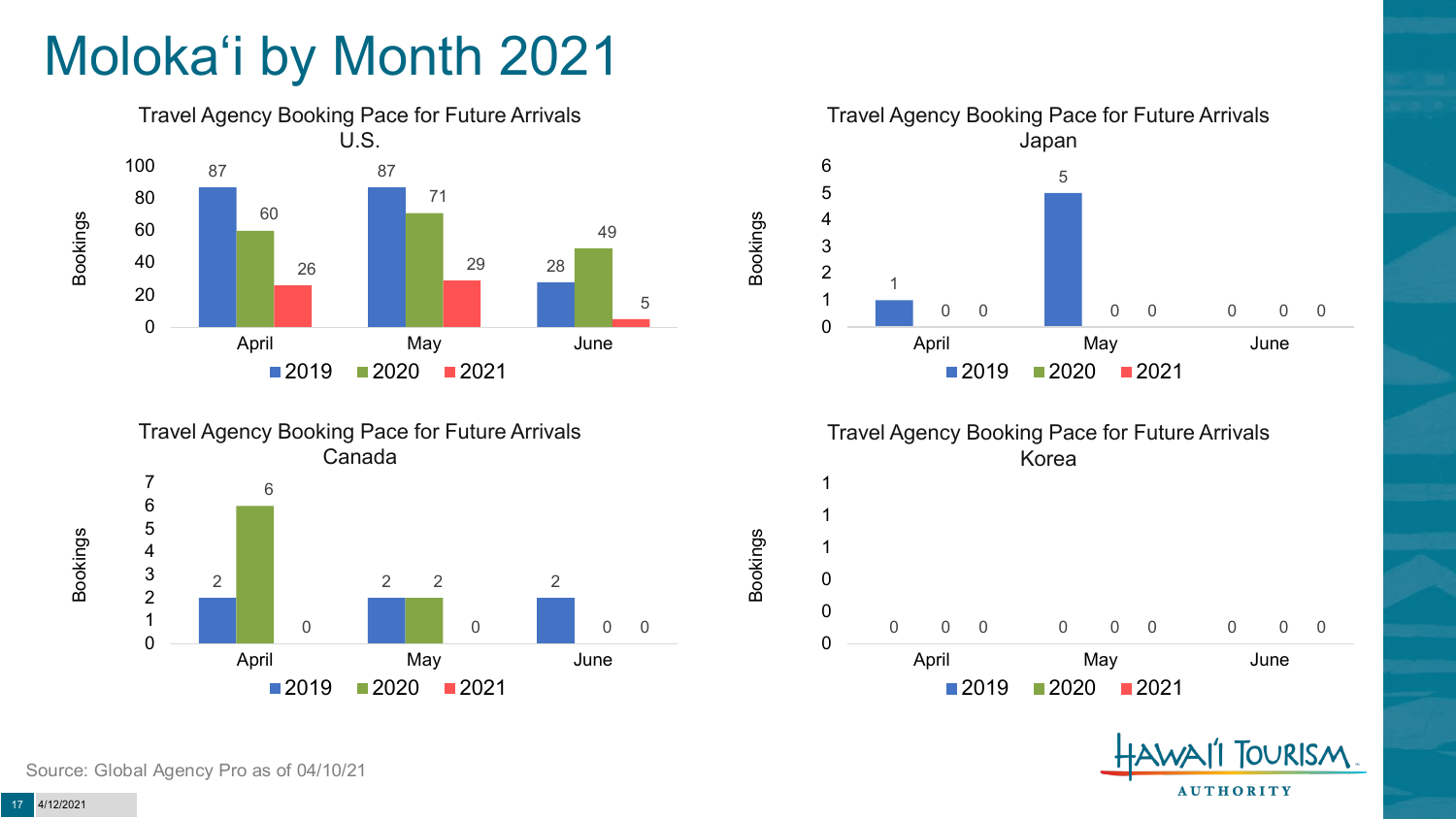# Moloka'i by Month 2021 (cont.)



**TOURISM AUTHORITY** 

Source: Global Agency Pro as of 04/10/21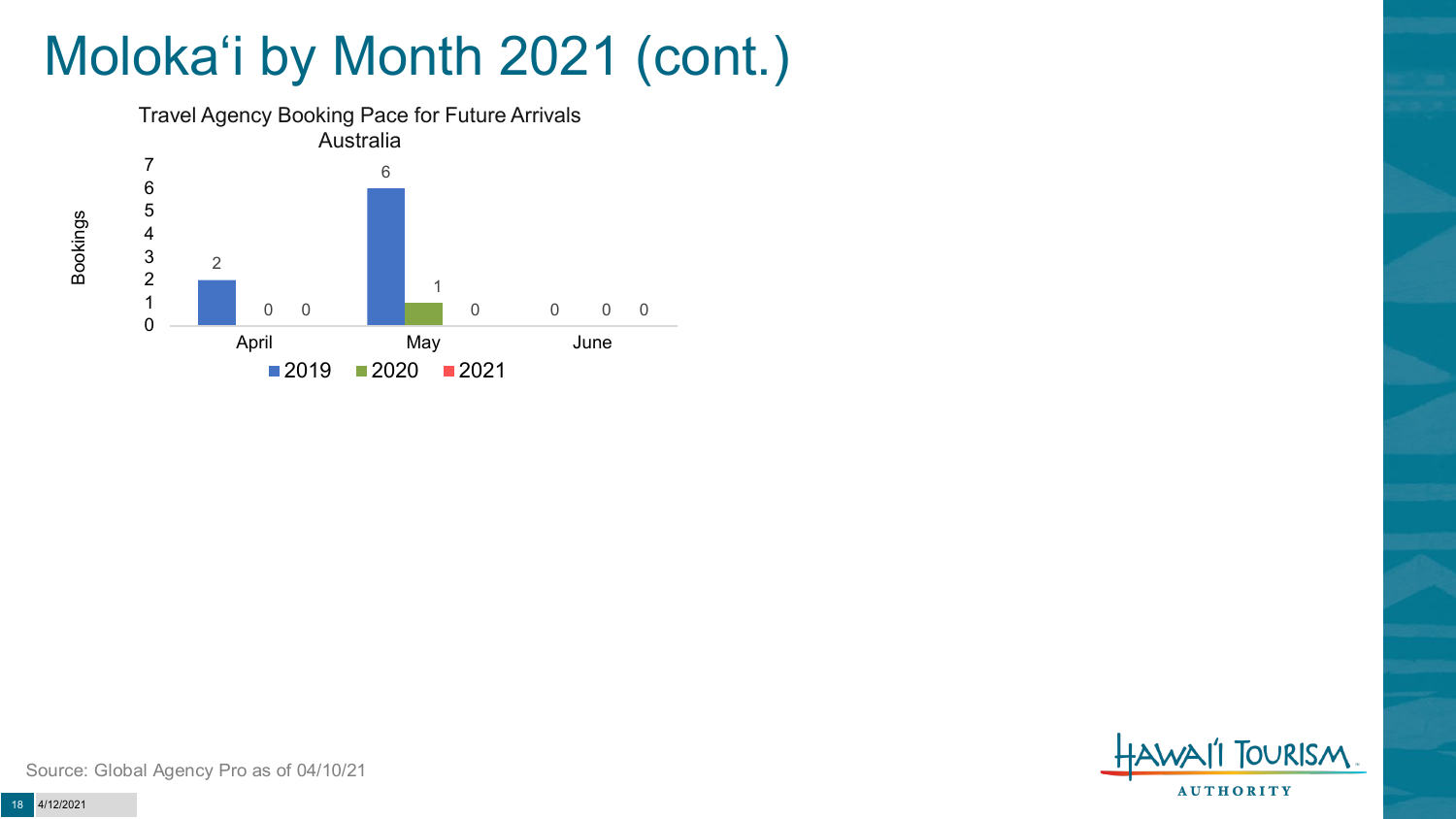### Moloka'i by Quarter 2021









Bookings



Source: Global Agency Pro as of 04/10/21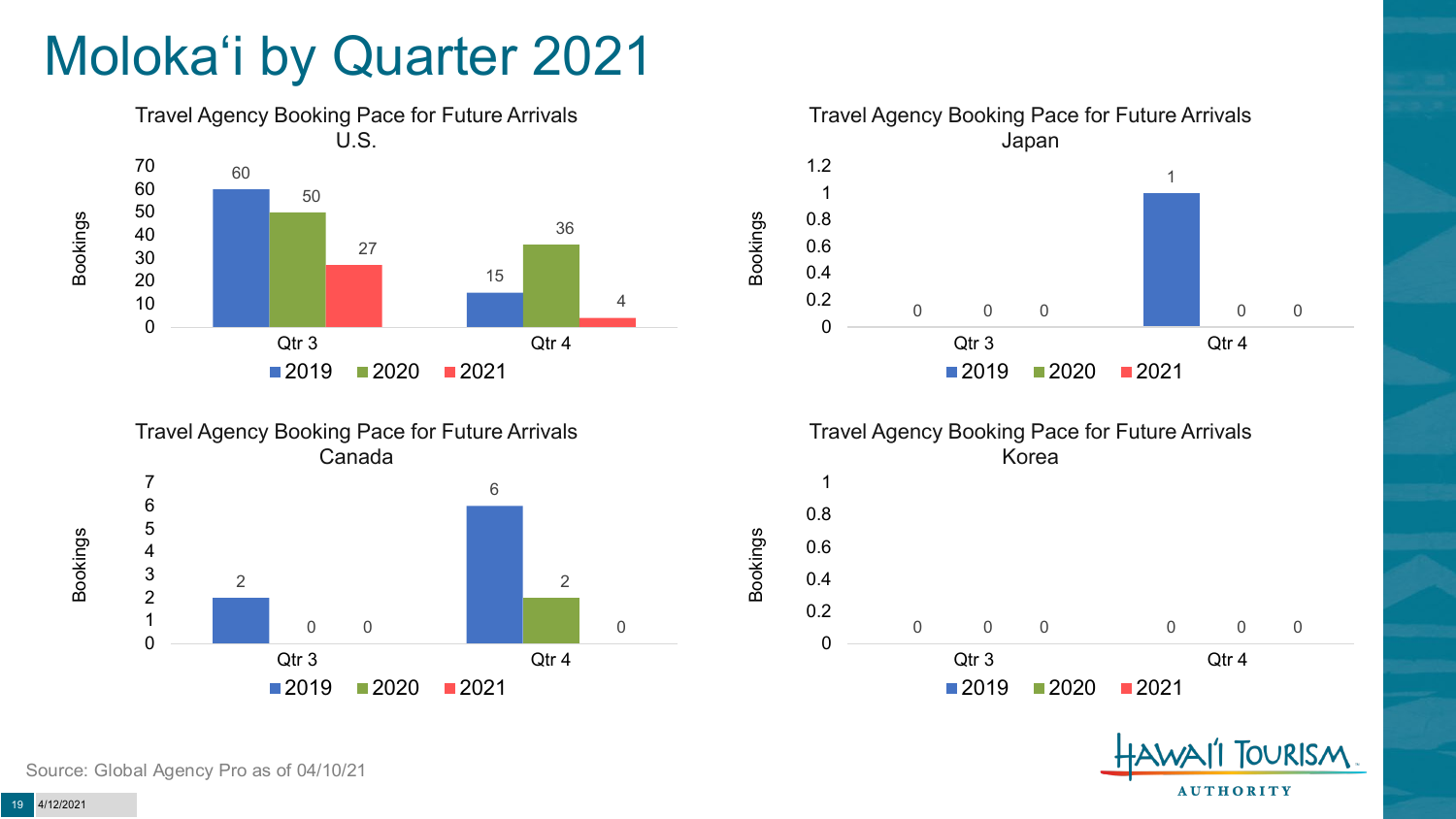### Moloka'i by Quarter 2021 (cont.)





Source: Global Agency Pro as of 04/10/21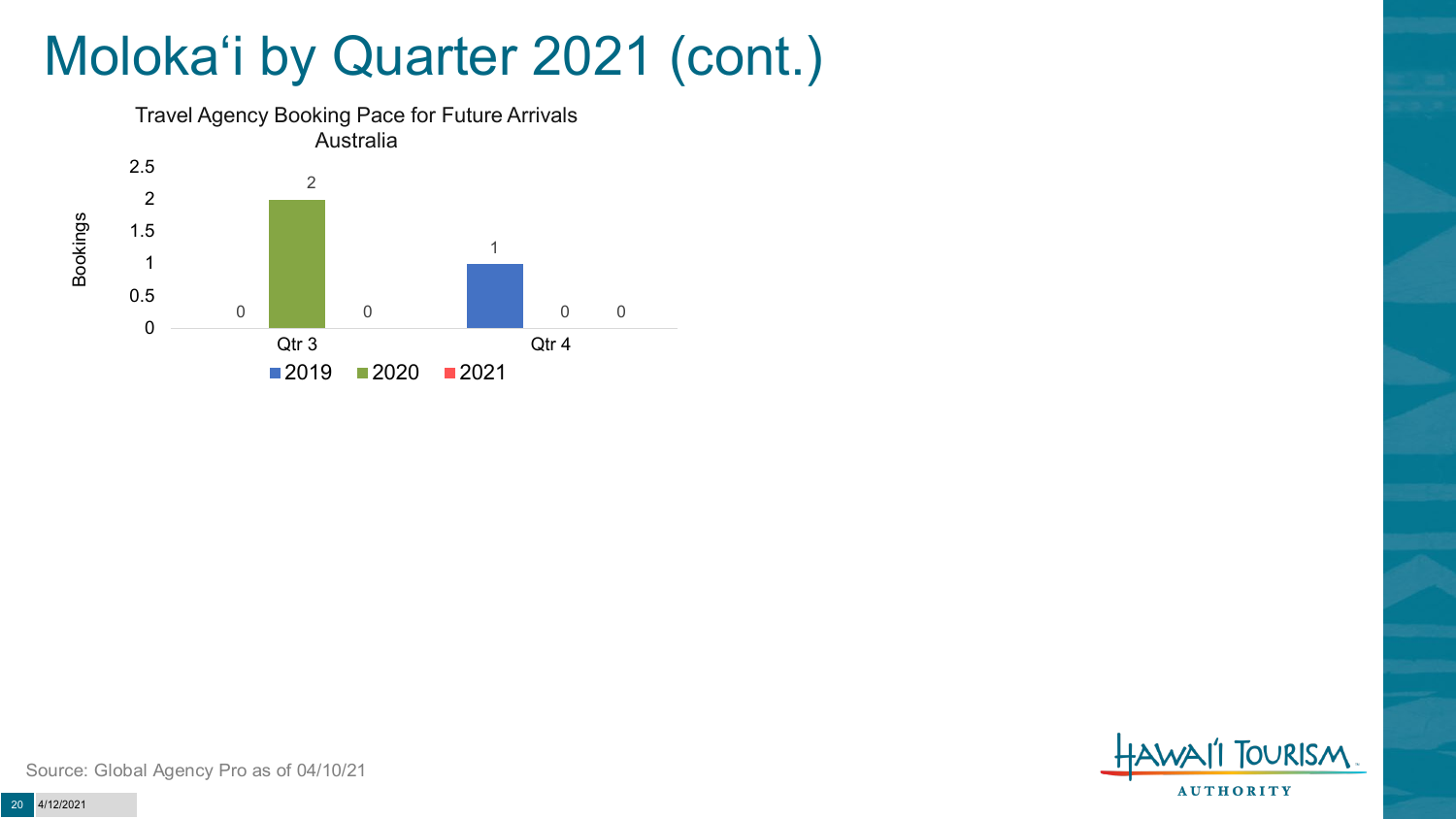### Lāna'i by Month 2021







Travel Agency Booking Pace for Future Arrivals Korea

Bookings



**OURISM AUTHORITY** 

Source: Global Agency Pro as of 04/10/21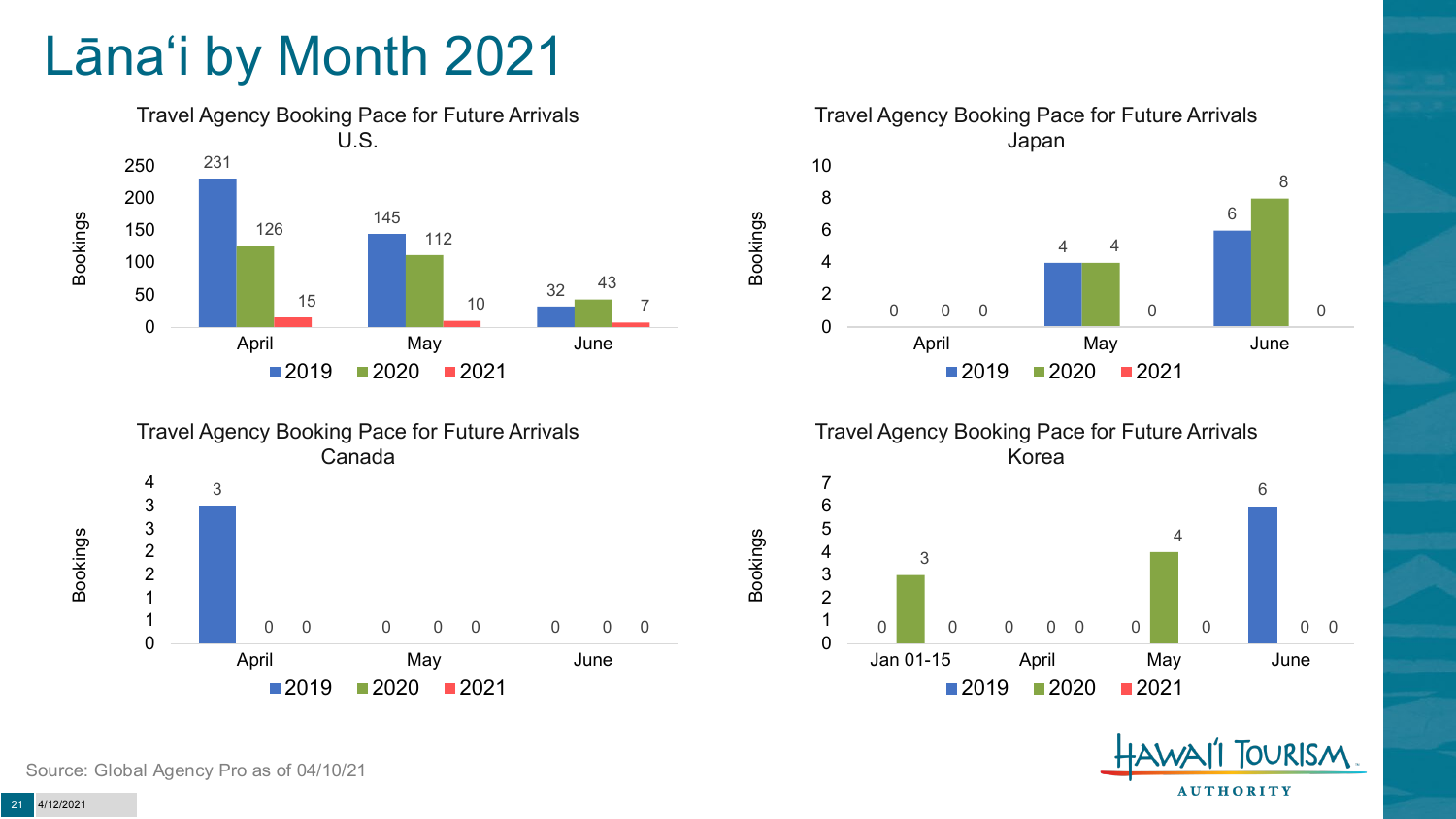### Lāna'i by Month 2021 (cont.)





Source: Global Agency Pro as of 04/10/21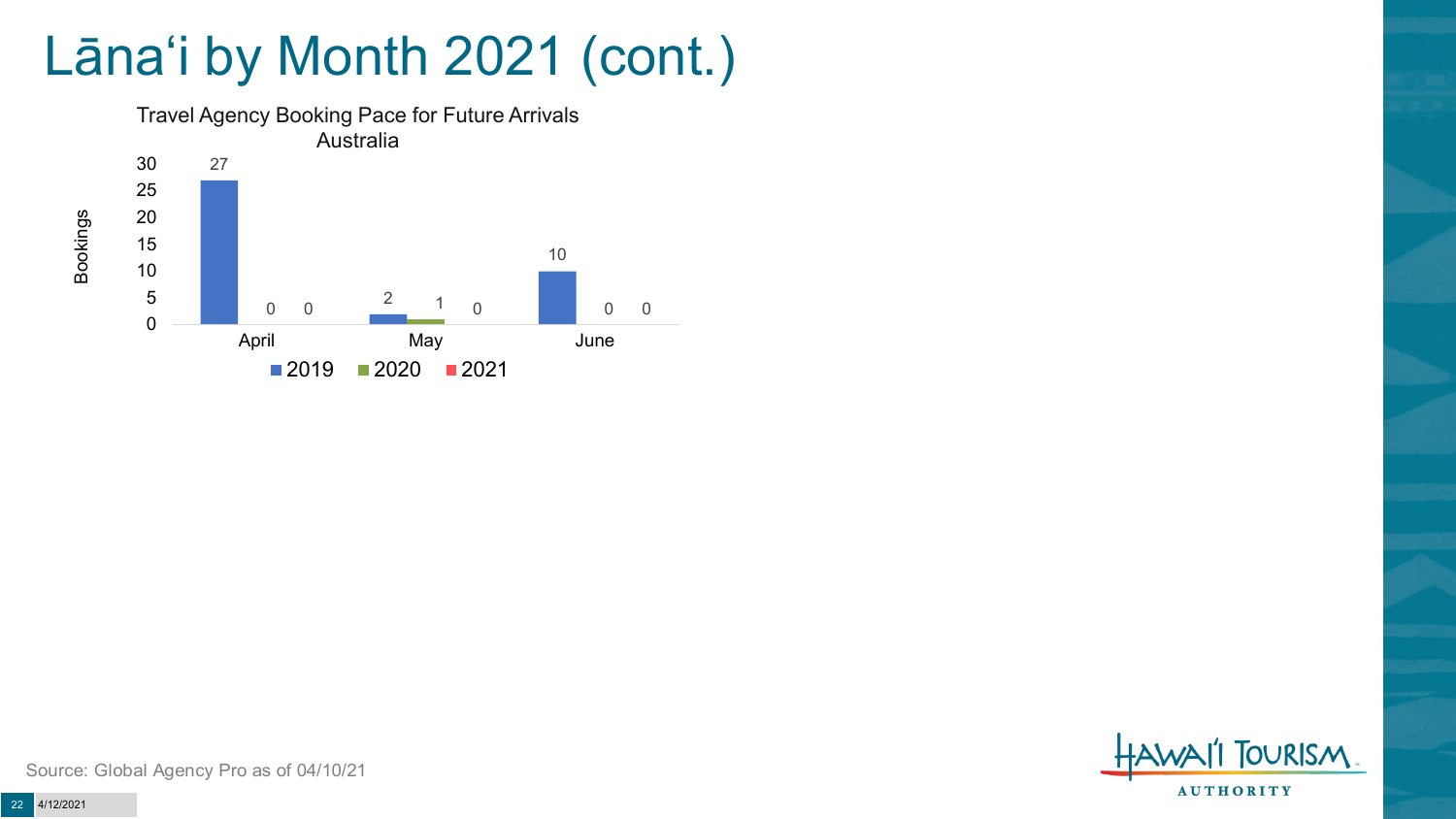#### Lāna'i by Quarter 2021











Source: Global Agency Pro as of 04/10/21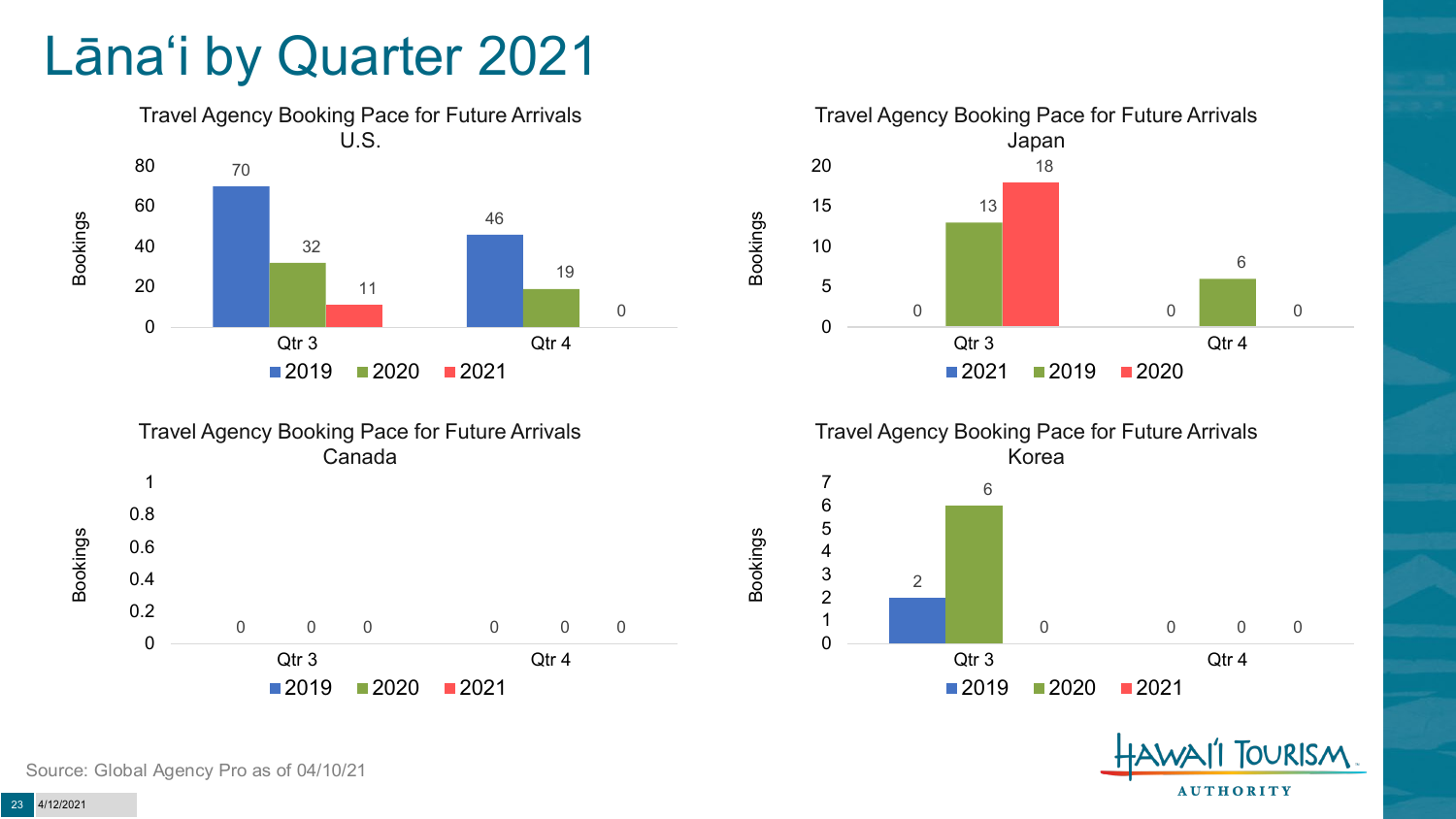#### Lāna'i by Quarter 2021 (cont.)



**TOURISM AUTHORITY** 

Source: Global Agency Pro as of 04/10/21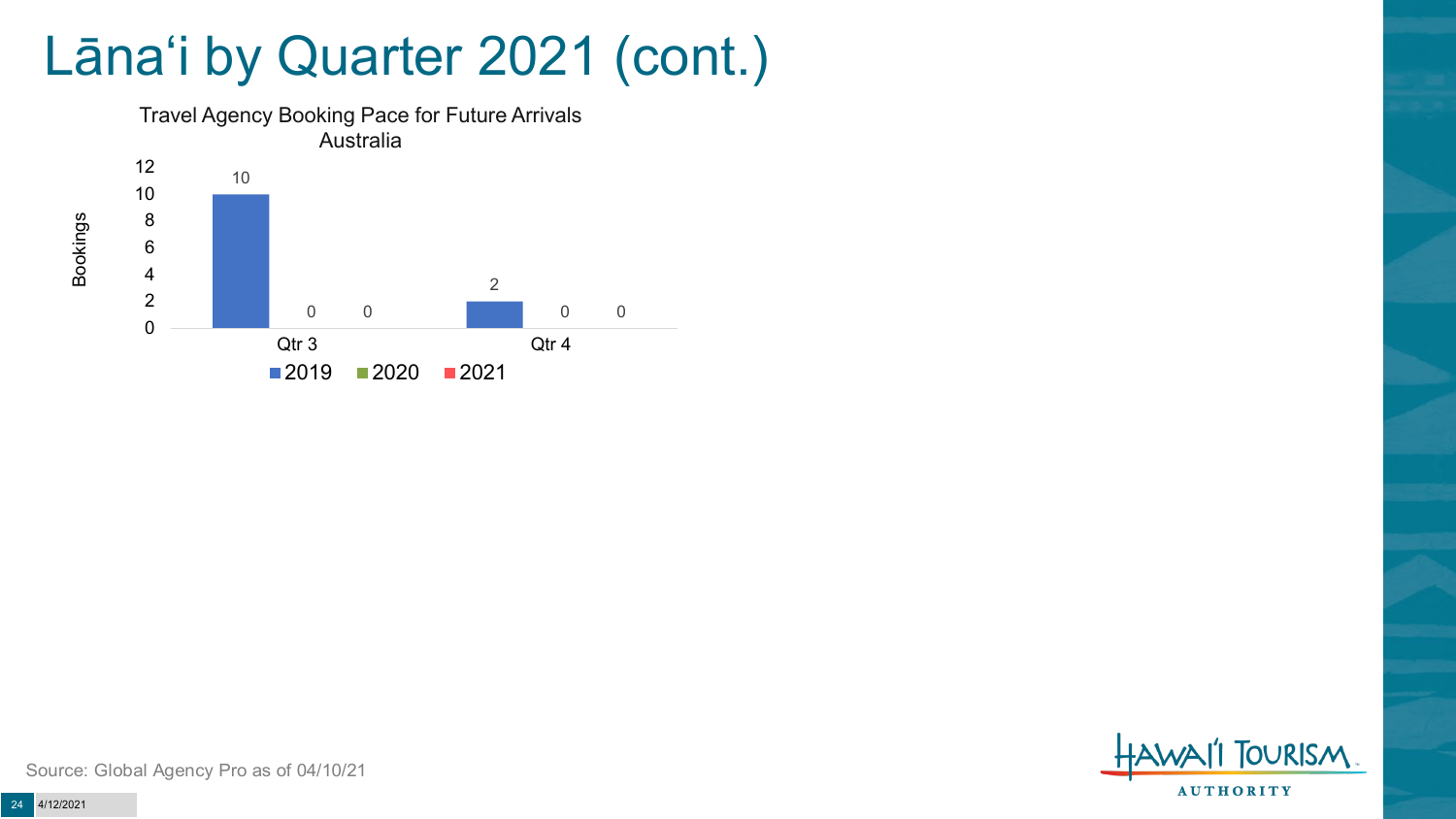# Kaua'i by Month 2021











Source: Global Agency Pro as of 04/10/21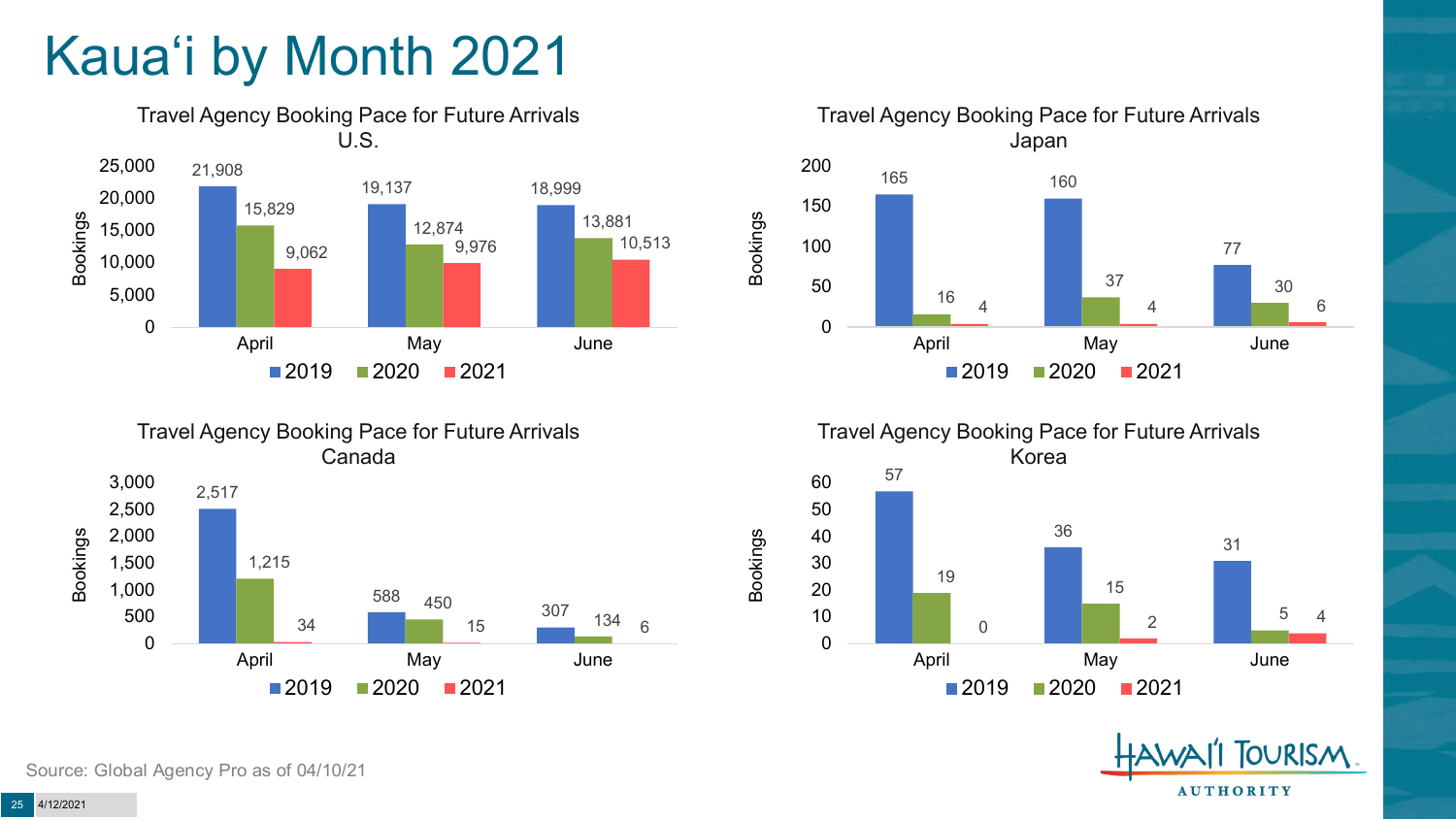## Kaua'i by Month 2021 (cont.)





Source: Global Agency Pro as of 04/10/21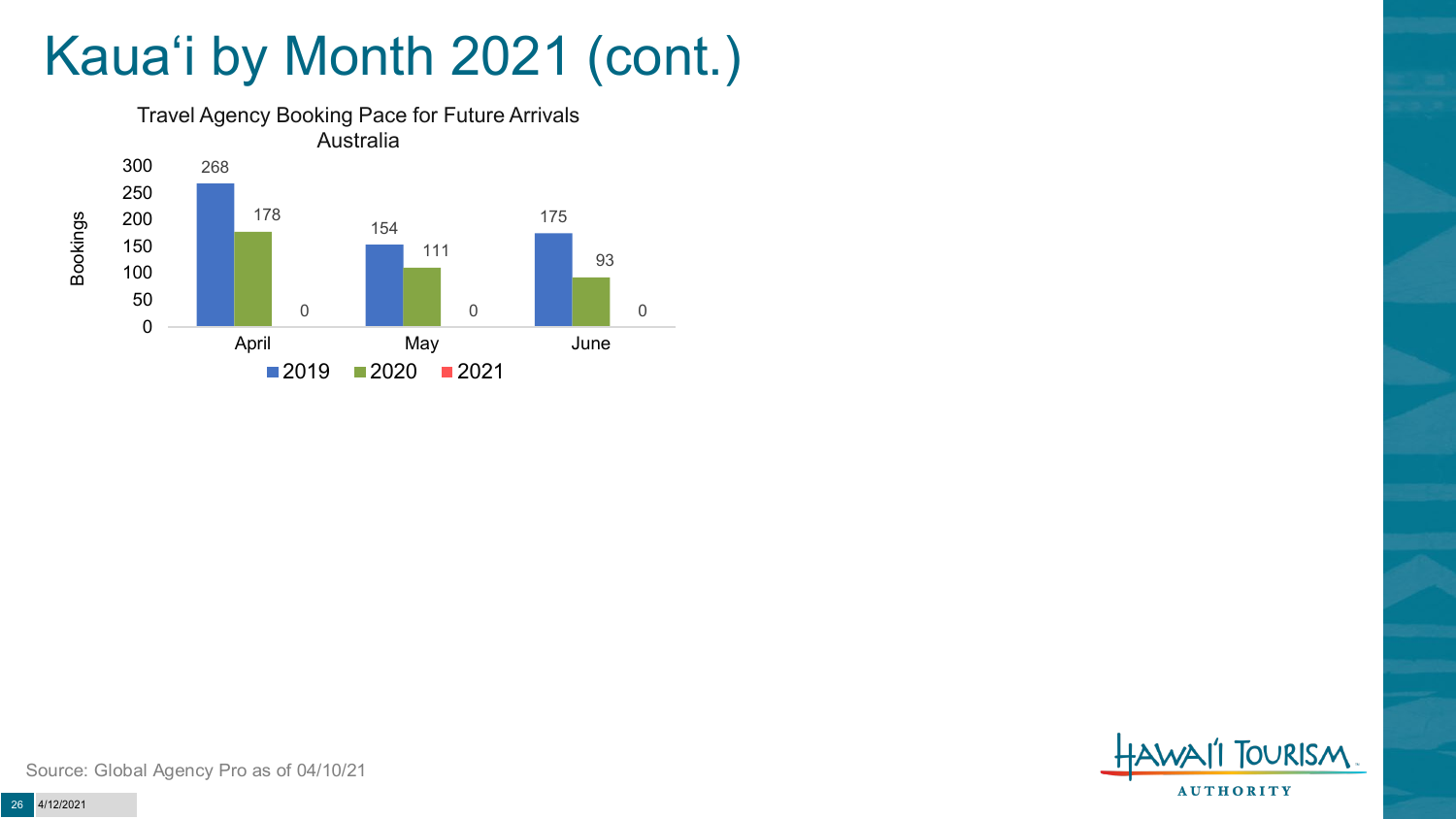### Kaua'i by Quarter 2021







Travel Agency Booking Pace for Future Arrivals Korea



Bookings

**OURISM AUTHORITY** 

Source: Global Agency Pro as of 04/10/21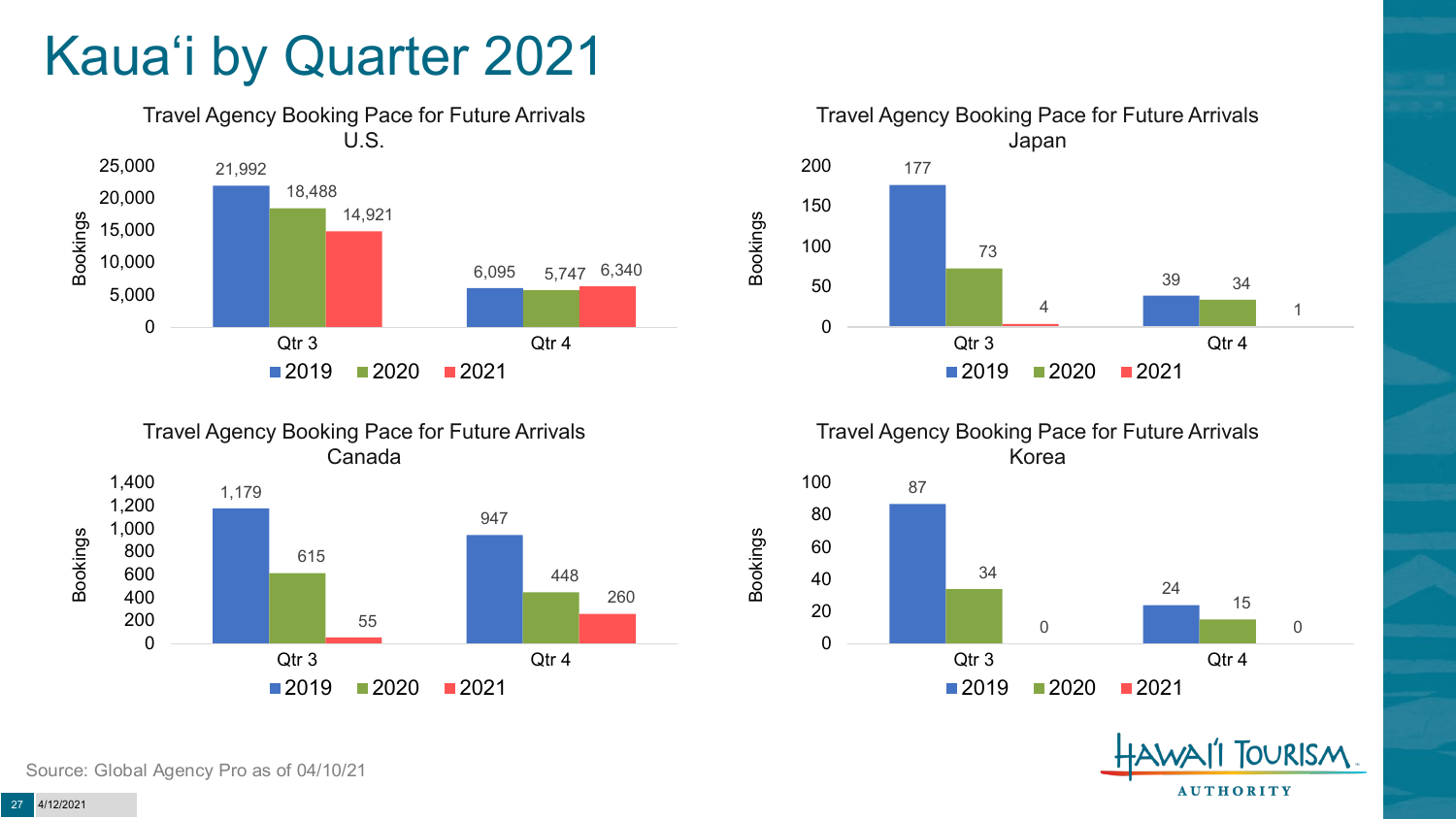### Kaua'i by Quarter 2021 (cont.)





Source: Global Agency Pro as of 04/10/21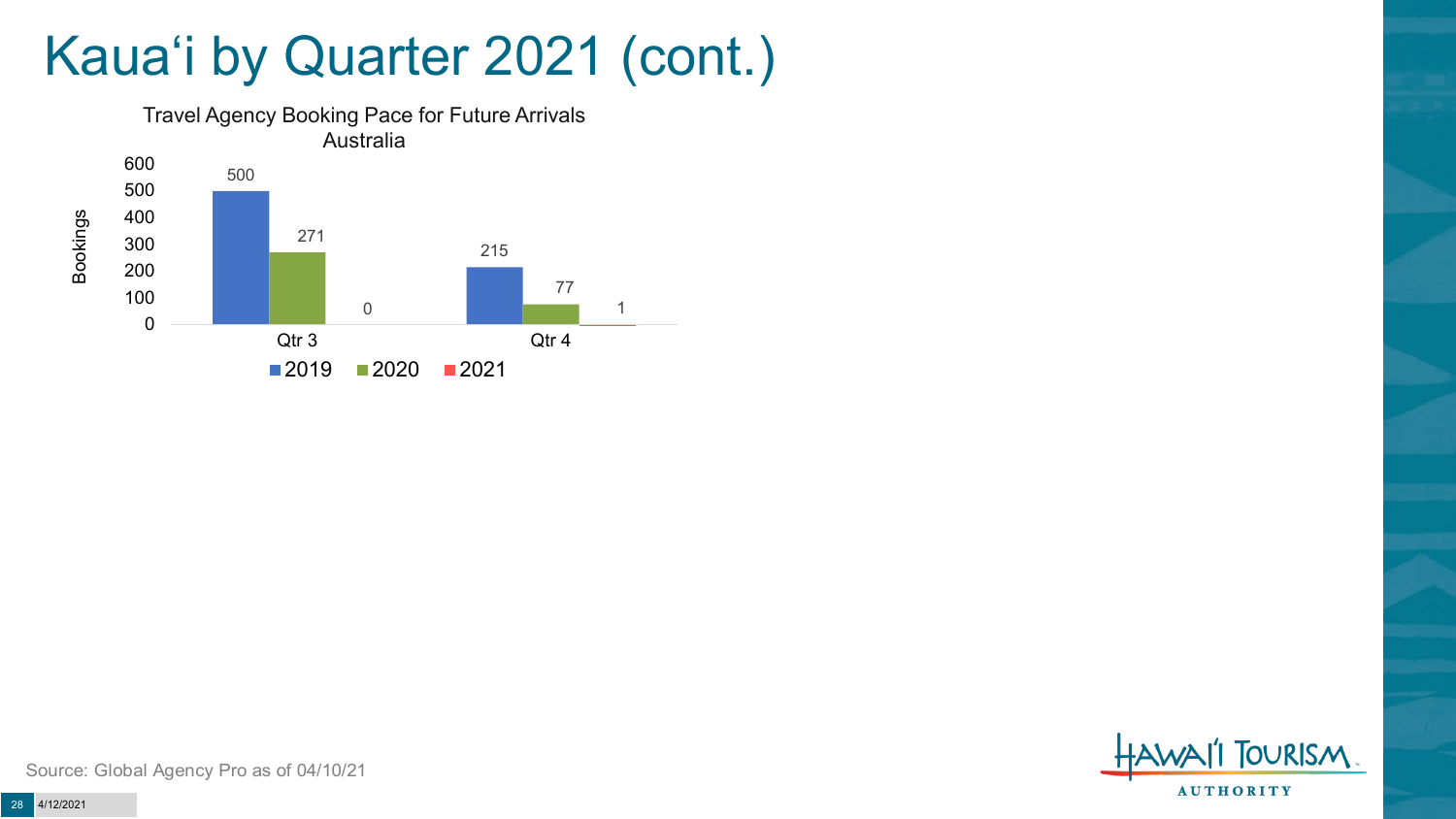# Hawai'i Island by Month 2021











Source: Global Agency Pro as of 04/10/21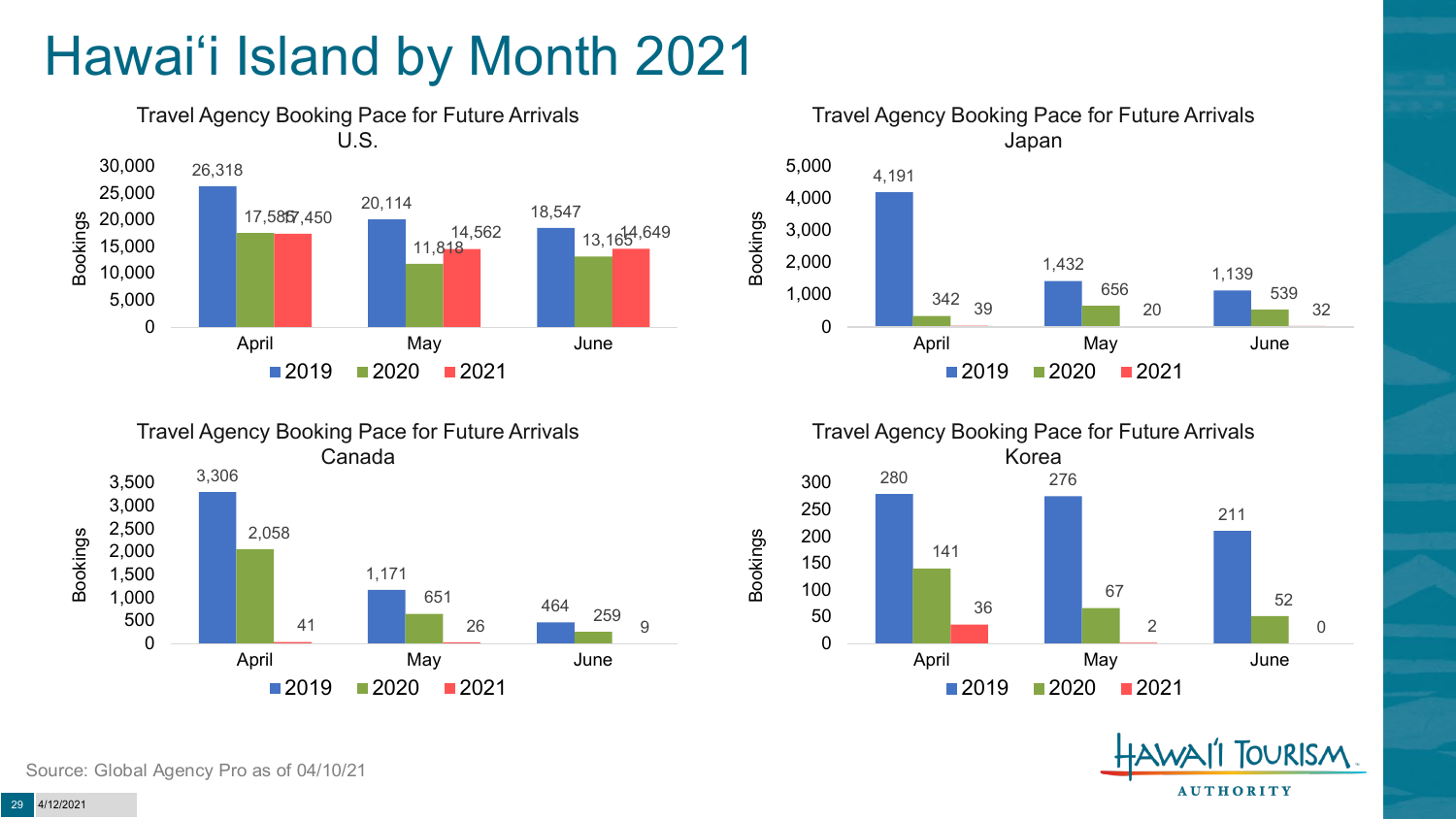# Hawai'i Island by Month 2021 (cont.)





Source: Global Agency Pro as of 04/10/21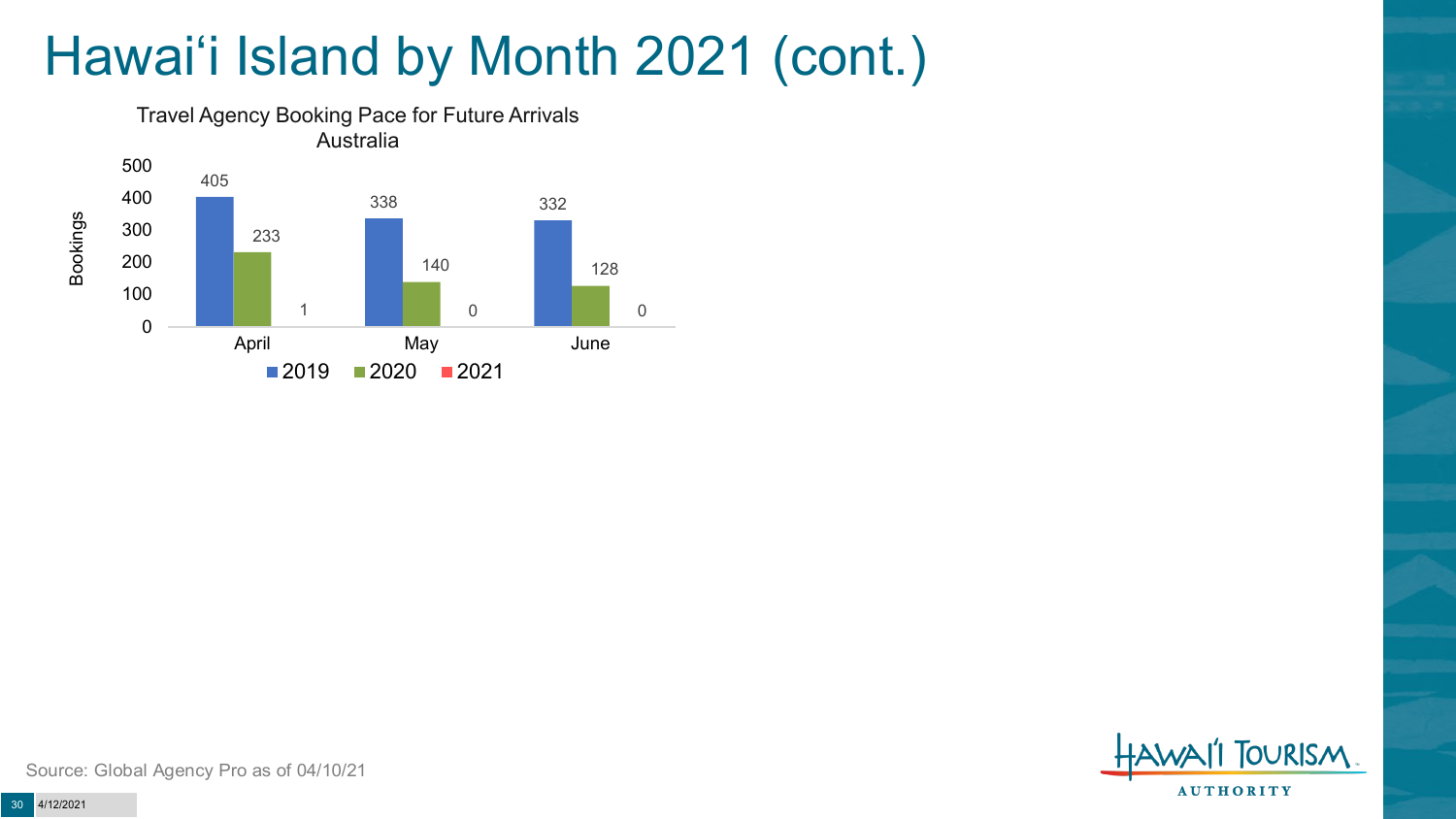### Hawai'i Island by Quarter 2021







Travel Agency Booking Pace for Future Arrivals Korea

Bookings





Source: Global Agency Pro as of 04/10/21